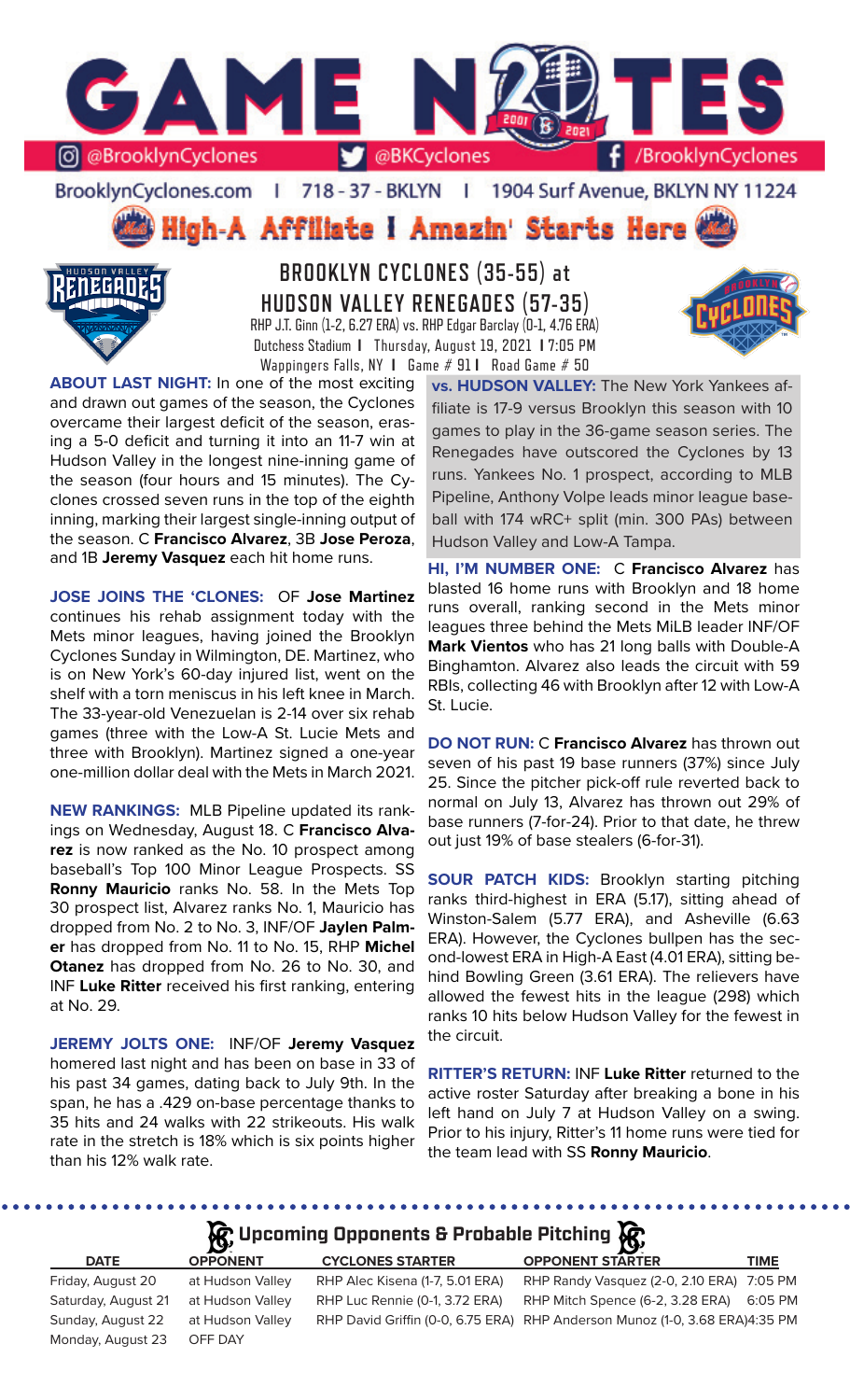## **AUGUST 19 AT HUDSON VALLEY STARTING PITCHER PAGE 2**



## $#$  25 J.I.UINN  $#$  25 J.I.U # 23 J.T. GINN RHP

**Height:** 6-2 **Weight:** 200 **Bats**: Right **Throws**: Right **Date of Birth:** May 20, 1999 **Age**: 22

LAST TIME OUT: Ginn allowed five earned runs for the second-consecutive time, tying a career-high and setting a new career-high with four walks in five innings at Wilmington.

**BIG TIME:** Ginn ranks as the No. 5 prospect -- and the No. 2 pitching prospect -- in the New York Mets system according to *MLB Pipeline* after being drafted in the second round of the 2020 MLB Draft out of Mississippi State. Ginn signed for \$2.9 million as a draft-elligible sophomore.

**LOW-A LIFE:** The Mississippian made eight starts with the St. Lucie Mets, striking out 35 hitters in 38 2/3 innings with a 2.56 ERA. In his final two starts, Ginn went six innings in each outing, collecting a quality start in each. In his penultimate start, against the Fort Myers Miracle, Ginn struck out 10 batters.

**BULLDOG HISTORY:** During his time at Mississippi State, Ginn was the second Bulldog to be named National Freshman of the Year by Baseball America in 2019. The other Bulldog was Rafael Palmeiro in 1983.

**STORIED UPBRINGING:** Ginn was named Gatorade Mississippi Player of the Year in high school along with USA Today All-USA Baseball PLayer of the Year, first-team All-America honors from Collegiate Baseball Newspaper and Perfect Game among other accolades.

**INJURY HISTORY:** Ginn made one start with Mississippi State on February 14, 2020 before needing Tommy John surgery on March 4. Despite the injury setback, Ginn was drafted in the second round by the Mets.

**TRY AGAIN:** Ginn turned down a chance to pitch in the Dodgers system coming out of Brandon High School. Los Angeles drafted Ginn as the 30th overall pick (first round) in 2018 but the righty did not sign.

|                      |              |              |                                |                |          | 2021 GAME-BY-GAME        |                |                |             |            |  |  |
|----------------------|--------------|--------------|--------------------------------|----------------|----------|--------------------------|----------------|----------------|-------------|------------|--|--|
|                      |              |              |                                |                |          | High-A Brooklyn Cyclones |                |                |             |            |  |  |
| <b>DATE</b>          | <b>OPP</b>   | <b>DEC</b>   | IP                             | н              | R        | ER                       | BB             | ĸ              | HR          | <b>AVG</b> |  |  |
| 8/12                 | @ WIL        | L            | 5.0                            | 5              | 5        | 5                        | 4              | 3              | $\Omega$    | .270       |  |  |
| 8/6                  | HV           |              | 3.0                            | 6              | 5        | 5                        | 1              | 5              | $\Omega$    | .273       |  |  |
| 7/30                 | $@$ JS       | $\mathbf{L}$ | 5.0                            | 4              | 3        | $\overline{2}$           | $\Omega$       | 5              | $\Omega$    | .225       |  |  |
| 7/23                 | <b>WIL</b>   | W            | 5.2                            | 5              | 1        | 1                        | $\Omega$       | 6              | $\Omega$    | .238       |  |  |
| Low-A St. Lucie Mets |              |              |                                |                |          |                          |                |                |             |            |  |  |
| <b>DATE</b>          | OPP          | <b>DEC</b>   | IP                             | н              | R        | ER                       | <b>BB</b>      | K              | <b>HR</b>   | <b>AVG</b> |  |  |
| 7/17                 | @ PMB        |              | 6.0                            | 3              | 3        | $\overline{2}$           | $\overline{2}$ | 4              | $\Omega$    | 195        |  |  |
| 7/10                 | <b>FTM</b>   | W            | 6.0                            | 4              | 0        | 0                        | 1              | 10             | $\mathbf 0$ | .204       |  |  |
| 7/3                  | @ CLR        | L            | 5.2                            | 4              | 2        | $\overline{2}$           | 1              | 4              | 1           | .207       |  |  |
| 6/26                 | <b>DUN</b>   |              | 5.0                            | 4              | 3        | 3                        | $\overline{2}$ | 5              | 1           | .208       |  |  |
| 6/20                 | @ JUP        | W            | 5.0                            | 4              | 3        | 3                        | 1              | 4              | $\Omega$    | .204       |  |  |
| 6/15                 | @ JUP        |              | 4.0                            | 1              | $\Omega$ | $\Omega$                 | O              | 5              | $\mathbf 0$ | .194       |  |  |
| 6/9                  | <b>PMB</b>   |              | 4.0                            | 4              | 1        | 1                        | 1              | $\overline{2}$ | 1           | .261       |  |  |
| 6/3                  | @FTM         |              | 3.0                            | $\overline{2}$ | $\Omega$ | $\Omega$                 | $\overline{2}$ | 1              | O           | .250       |  |  |
|                      | K%           |              |                                |                | BB%      |                          |                |                | <b>HR/9</b> |            |  |  |
|                      | 27.1%        |              |                                |                | 1.7%     |                          |                |                | 0.00        |            |  |  |
|                      | <b>BABIP</b> |              |                                |                | GB%      |                          |                |                | <b>FIP</b>  |            |  |  |
| .375                 |              |              |                                |                | 57.9%    |                          |                |                | 2.06        |            |  |  |
|                      |              |              | GINN'S SEASON AND CAREER HIGHS |                |          |                          |                |                |             |            |  |  |

| 2021 Season                |                              | Career                     |
|----------------------------|------------------------------|----------------------------|
| 10 (7/10 vs. Ft. Myers)    | <b>Strikeouts</b>            | 10 (7/10/21 vs. Ft. Myers) |
| 1 (7/10 vs. Ft. Myers)     | <b>Double Digit K Games</b>  | 1 (7/10/21 vs. Ft. Myers)  |
| 6 (8/6 vs. Hudson Valley)  | <b>High Hits, Game</b>       | 6 (8/6 vs. Hudson Valley)  |
| 1 (3x, 7/3 at Clearwater)  | High HR, Game                | 1 (3x, 7/3 at Clearwater)  |
| 5 (2x, 8/6 at Wilmington)  | <b>High Runs, Game</b>       | 5 (2x, 8/18 at Wilmington) |
| 4 (8/6 at Wilmington)      | <b>High Walks, Game</b>      | 4 (8/18 at Wilmington)     |
| 6 (2x, 7/17 at Palm Beach) | <b>Innings Pitched, Game</b> | 6 (2x, 7/17 at Palm Beach) |
| None                       | <b>Complete Games</b>        | None                       |
| None                       | <b>Shutouts</b>              | None                       |

|                                     | <b>CATCHER ERA</b> |          |            |      |                                                       |  |  |  |  |  |  |
|-------------------------------------|--------------------|----------|------------|------|-------------------------------------------------------|--|--|--|--|--|--|
| NAME                                | G                  | ER       | <b>INN</b> |      | ERA                                                   |  |  |  |  |  |  |
| Alvarez                             | 36                 | 171      | 274.2      | 5.60 |                                                       |  |  |  |  |  |  |
| Gaddis                              | 5                  | 12       | 43         |      | 2.51                                                  |  |  |  |  |  |  |
| Mena                                | 19                 | 66       | 140        |      | 4.24                                                  |  |  |  |  |  |  |
| Senger                              | 9                  | 44       | 81         |      | 4.89                                                  |  |  |  |  |  |  |
| Uriarte                             | 21                 | 82       | 159.1      |      | 4.63                                                  |  |  |  |  |  |  |
| CYCLONES STARTING PITCHER BREAKDOWN |                    |          |            |      |                                                       |  |  |  |  |  |  |
| <b>STARTER</b>                      |                    |          |            |      | <b>GS Quality StartsRun SupportRS/Start BC Record</b> |  |  |  |  |  |  |
| Butto, Jose                         | 10                 | 1        | 41         | 4.1  | $4-6$                                                 |  |  |  |  |  |  |
| Ginn, J.T.                          | 4                  | O        | 18         | 4.5  | $2-2$                                                 |  |  |  |  |  |  |
| Grey, Connor                        | 4                  | 1        | 21         | 5.2  | $3-1$                                                 |  |  |  |  |  |  |
| Griffin, David                      | $\mathcal{P}$      | O        | 13         | 65   | $0 - 2$                                               |  |  |  |  |  |  |
| Kisena, Alec                        | 14                 | O        | 65         | 4.6  | $5-9$                                                 |  |  |  |  |  |  |
| Lasko, Justin                       | 11                 | 6        | 44         | 4 O  | $4 - 7$                                               |  |  |  |  |  |  |
| Morris, Colby                       | 1                  | O        | 4          | 4.0  | $O-1$                                                 |  |  |  |  |  |  |
| Opp, Cam                            | 13                 | 1        | 46         | 3.5  | $4 - 9$                                               |  |  |  |  |  |  |
| Parsons, Hunter                     | 1                  | O        | 5          | 5.0  | $1 - 0$                                               |  |  |  |  |  |  |
| Rennie, Luc                         | 4                  | O        | 13         | 4.3  | $2 - 2$                                               |  |  |  |  |  |  |
| Rojas, Oscar                        | 4                  | O        | 21         | 5.3  | $1 - 3$                                               |  |  |  |  |  |  |
| Vilera, Jaison                      | 16                 | $\Omega$ | 82         | 5.2  | $5-11$                                                |  |  |  |  |  |  |

|                  | ' BROOKLYN CYCLONES PITCHING BREAKDOWN. |  |                           |  |  |  |  |  |  |  |                                                             |                                              |  |  |  |  |  |                           |
|------------------|-----------------------------------------|--|---------------------------|--|--|--|--|--|--|--|-------------------------------------------------------------|----------------------------------------------|--|--|--|--|--|---------------------------|
|                  | W-L                                     |  |                           |  |  |  |  |  |  |  |                                                             | W-L                                          |  |  |  |  |  | ERA IP H R ER BB K HR AVG |
|                  |                                         |  | ERA IP H R ER BB K HR AVG |  |  |  |  |  |  |  |                                                             |                                              |  |  |  |  |  |                           |
| <b>STARTERS</b>  |                                         |  |                           |  |  |  |  |  |  |  | 14-37  5.17  407.2  411  262  234  139  420  58  .258  HOME | 20-21 3.79 363.0304 176 153 150 393 26 .227  |  |  |  |  |  |                           |
| <b>RELIEVERS</b> |                                         |  |                           |  |  |  |  |  |  |  | 21-18  4.01  350.0  298  189  156  190  391  22  .229  ROAD | 15-34 5.40 394.2 405 275 237 179 418 54 .261 |  |  |  |  |  |                           |
| <b>TOTAL</b>     |                                         |  |                           |  |  |  |  |  |  |  | 35-55 4.57 757.2 709 451 385 329 811 80 .245   TOTAL        | 35-55 4.57 757.2 709 451 385 329 811 80 .245 |  |  |  |  |  |                           |

**BULLPEN** 

-RHP Brian Metoyer leads the team with a 2.88 FIP, 35.3% strikeout rate, and a .200 BABIP. -RHP Willy Taveras ranks second on the team with a 31.9% strikeout rate and first with a 0.89 WHIP.

-RHP Michel Otanez and RHP Bryce Montes de Oca have the third-highest K% on the squad 27.9%.

**FRIDAY'S STARTER - RHP ALEC KISENA (1-7, 5.01 ERA)**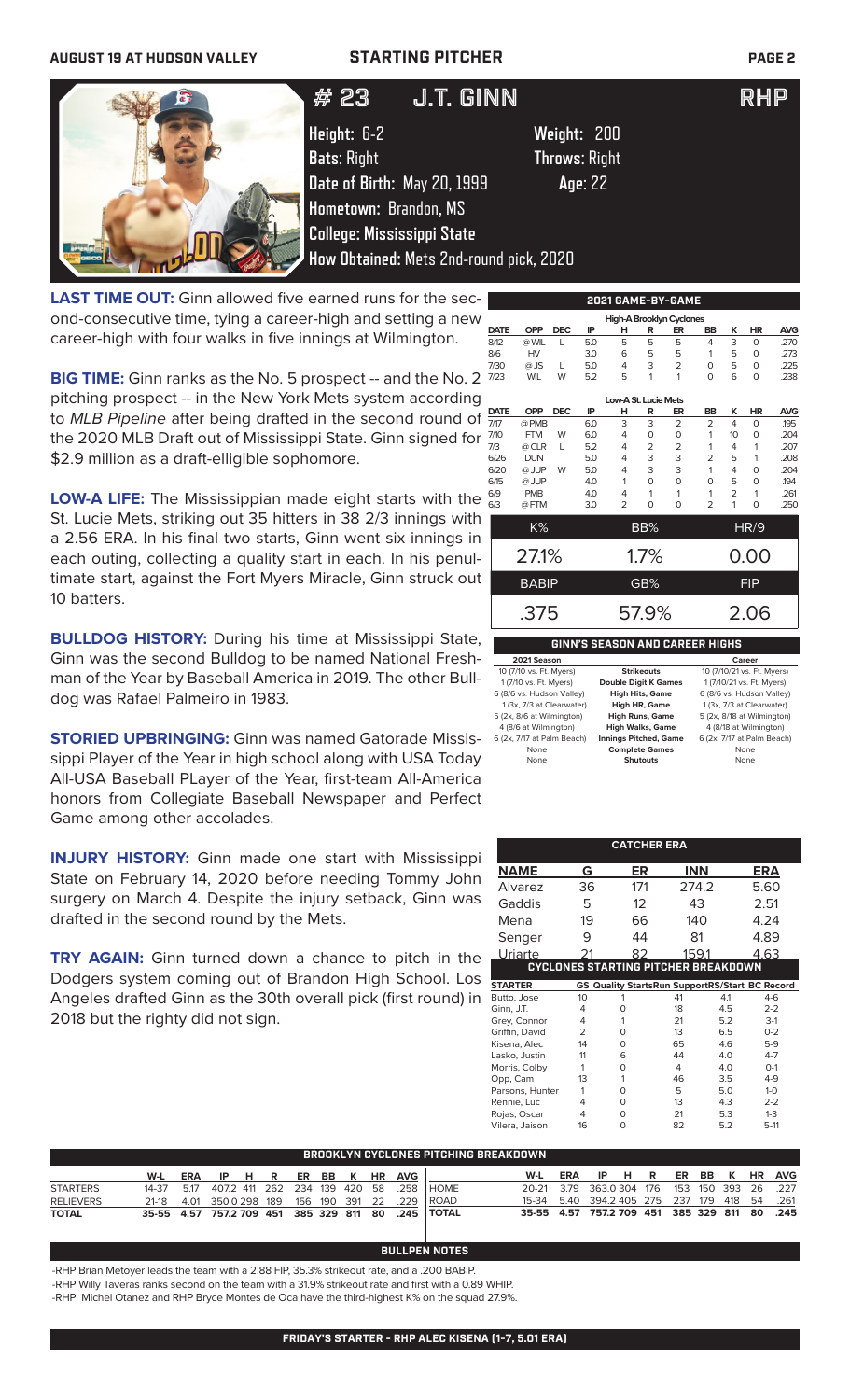| <b>AUGUST 19 AT HUDSON VALLEY</b>                                                                                                                                                                                                                                                                                               |                                                                                   | <b>BATTING PAGES</b>                                                                                                                                                                                                                                                                                                                                                                                                                                                        | PAGE <sub>3</sub>                                                                                                                                                                             |
|---------------------------------------------------------------------------------------------------------------------------------------------------------------------------------------------------------------------------------------------------------------------------------------------------------------------------------|-----------------------------------------------------------------------------------|-----------------------------------------------------------------------------------------------------------------------------------------------------------------------------------------------------------------------------------------------------------------------------------------------------------------------------------------------------------------------------------------------------------------------------------------------------------------------------|-----------------------------------------------------------------------------------------------------------------------------------------------------------------------------------------------|
| #30 FRANCISCO ALVAREZ - C                                                                                                                                                                                                                                                                                                       |                                                                                   |                                                                                                                                                                                                                                                                                                                                                                                                                                                                             | .246, 16 HR, 47 RBI, .374 wOBA, wRC+ 131                                                                                                                                                      |
| Last Game: 2-3, HR, RBI, 2 R, 2 BB, SBHome: 17-98 (.173)<br><b>RISP:</b> 18-61 (.295)<br><b>Streak:</b> 1 G (2-3)                                                                                                                                                                                                               | <b>Road:</b> 35-113 (.310)<br>vs. HV: 10-51 (.196) 3-1-4-7                        | Last HR: 8/18 at Hudson Valley<br>Multi-Hit Games: 13 (8/18 at Hudson Valley)<br>Multi-RBI Games: 14 (8/15 at Wilmington)                                                                                                                                                                                                                                                                                                                                                   | Season High, Hits: 3 (3x, 8/10 at WIL)<br>Season High, Runs: 3 (3x, 7/6 at HV)<br><b>Season High, RBI: 4 (2x, 8/10 at WIL)</b><br>Season High, SB: 1 (3x, 8/18 at HV)                         |
| No. 38 prospect in the game according to MLB Pipeline                                                                                                                                                                                                                                                                           |                                                                                   | • Enters his fourth year in the Mets organizationCalled up from Low-A St. Lucie on Monday, May 2419 years old, turning 20 on November 19<br>• Ranks as the No. 1 prospect in the Mets system according to both MLB Pipeline and Baseball AmericaRanked as No. 4 catching prospect in baseball and the                                                                                                                                                                       |                                                                                                                                                                                               |
| • Non-roster invitee to Mets Spring TrainingSigned with NYM as NDFA on July 2, 2018                                                                                                                                                                                                                                             |                                                                                   | • Hit .417 (20-48) with five doubles, two home runs, and 12 RBIs in 15 games with St. LucieStruck out seven times and walked 15went 2-for-4 in stolen bases                                                                                                                                                                                                                                                                                                                 |                                                                                                                                                                                               |
| #9<br>ZACH ASHFORD - OF                                                                                                                                                                                                                                                                                                         |                                                                                   |                                                                                                                                                                                                                                                                                                                                                                                                                                                                             | .244, 1 HR, 15 RBI, .296 wOBA, wRC+ 81                                                                                                                                                        |
| Last Game: 1-4, 2B, BB, R<br><b>RISP:</b> 15-45 (.333)<br><b>Streak:</b> 1 G (1-4)                                                                                                                                                                                                                                              | Home: 20-81 (.247)<br><b>Road: 18-75 (.240)</b><br>vs. HV: 15-56 (.268) 3-1-1-7   | Last HR: 5/23 vs. Hudson Valley<br>Multi-Hit Games: 7 (8/8 vs. Hudson Valley)<br>Multi-RBI Games: 3 (7/24 vs. Wilmington)                                                                                                                                                                                                                                                                                                                                                   | Season High, Hits: 2 (7x, 8/8 vs. HV)<br>Season High, Runs: 2 (6/6 at JS)<br><b>Season High, RBI: 2 (3x, 7/24 vs. WIL)</b><br><b>Season High, SB: 1 (3x, 7/7 at HV)</b>                       |
| Enters his third year in the Mets organizationCalled up from Low-A St. Lucie on Saturday, May 22 •<br>• Drafted by the Mets out of Fresno State in the 6th round of the 2019 MLB Draft                                                                                                                                          |                                                                                   | • Hit .340 (17-50) in 14 games with the St. Lucie Mets in 2021, collecting three doubles and six walks with a stolen base<br>• Spent his first few games as a pro with Brooklyn in 2019, hitting .136 in 16 games before being sent to the GCL Mets (37 G, .295/2/23/.413)                                                                                                                                                                                                  |                                                                                                                                                                                               |
| <b>ANTOINE DUPLANTIS - OF</b><br>#8                                                                                                                                                                                                                                                                                             |                                                                                   |                                                                                                                                                                                                                                                                                                                                                                                                                                                                             | .263, 5 HR, 28 RBI, .317 wOBA, wRC+ 94                                                                                                                                                        |
| Last Game: 1-6. R<br><b>RISP:</b> 19-66 (.288)<br><b>Streak:</b> 1 G (1-6)                                                                                                                                                                                                                                                      | Home: 32-139 (.230)<br><b>Road:</b> 55-188 (.293)<br>vs. HV: 20-92 (.217) 3-0-2-9 | Last HR: 7/22 vs. Wilmington<br>Multi-Hit Games: 23 (8/10 at Wilmington)<br>Multi-RBI Games: 5 (8/6 vs. Hudson Valley)                                                                                                                                                                                                                                                                                                                                                      | Season High, Hits: 4 (2x, 7/22 vs. WIL)<br>Season High, Runs: 4 (5/16 at Greenville)<br>Season High, RBI: 3 (3x, 8/6 vs. HV)<br>Season High, SB: 1 (5x, 8/10 vs. HV)                          |
| • Recorded eight outfield assists in 47 games to lead Brooklyn in 2019<br>finished a season at LSU hitting lower than .316                                                                                                                                                                                                      |                                                                                   | · Enters his third year in the Mets organization Spent his draft year with Brooklyn and scored the game-winning run against Lowell in the 2019 NYPL Championship<br>• Finished his LSU career with 359 hits, most in school history and second-most in SEC history behind fellow Mets MiLB outfielder Jake Mangum (383 hits)Never                                                                                                                                           |                                                                                                                                                                                               |
|                                                                                                                                                                                                                                                                                                                                 |                                                                                   | • Mets 12th round pick, 2019Also drafted in the 19th round by Cleveland in 2018Brother Armond, holds the world record in the pole vault with a height of 6.18m.                                                                                                                                                                                                                                                                                                             |                                                                                                                                                                                               |
| <b>LUIS GONZALEZ - INF</b><br>#10                                                                                                                                                                                                                                                                                               |                                                                                   |                                                                                                                                                                                                                                                                                                                                                                                                                                                                             | .277, 4 HR, 15 RBI, .327 wOBA, wRC+ 101                                                                                                                                                       |
| Last Game: 2-4, 2B, RBI, BB, R<br><b>RISP:</b> 10-35 (.286)<br><b>Streak:</b> 1 G (2-4)                                                                                                                                                                                                                                         | Home: 14-52 (.269)<br><b>Road:</b> 22-78 (.282)<br>vs. HV: 8-41 (.195) 1-1-2-4    | Last HR: 8/10 at Wilmington<br>Multi-Hit Games: 9 (8/18 at Hudson Valley)<br>Multi-RBI Games: 4 (8/11 at Wilmington)                                                                                                                                                                                                                                                                                                                                                        | Season High, Hits: 4 (2x, 8/10 at WIL)<br>Season High, Runs: 3 (3x 8/10 at WIL)<br>Season High, RBI: 2 (4x, 8/11 at WIL)<br><b>Season High, SB: 1 (7/22 vs. WIL)</b>                          |
| • Played three games with Low-A St. Lucie, going 3-12 with a double.<br>• Spent seven seasons in the Cincinnati farm system, reaching as high as Triple-A Louisville in 2019.<br>• Career .253 hitter in 587 games and 2,151 at-bats with Cincinnati and New York farm systems.<br>• Signed with the Reds in September of 2012. |                                                                                   | • Enters his first season in the Mets organization, signing a minor league deal with New York on May 30, 2021.                                                                                                                                                                                                                                                                                                                                                              |                                                                                                                                                                                               |
| #2<br><b>RONNY MAURICIO - INF</b>                                                                                                                                                                                                                                                                                               |                                                                                   |                                                                                                                                                                                                                                                                                                                                                                                                                                                                             | .233, 15 HR, 50 RBI, .304 w0BA, wRC+ 86                                                                                                                                                       |
| Last Game: 1-4, RBI, BB, R<br><b>RISP:</b> 20-84 (.238)<br><b>Streak:</b> 1 G (1-4)                                                                                                                                                                                                                                             | Home: 26-136 (.191)<br><b>Road: 51-189 (.270)</b><br>vs. HV: 13-93 (.140) 2-1-2-9 | Last HR: 8/6 vs. Hudson Valley<br>Multi-Hit Games: 21 (8/13 at Wilmington)<br>Multi-RBI Games: 14 (8/10 at Wilmington)                                                                                                                                                                                                                                                                                                                                                      | Season High, Hits: 3 (4x, 6/17 at Wilmington)<br><b>Season High, Runs: 3 (7/27 at Jersey Shore)</b><br>Season High, RBI: 4 (2x, 5/16 at Greeville)<br><b>Season High, SB: 2 (6/27 vs. JS)</b> |
| Dominican Winter League<br>• Named a South Atlantic League mid-season All-Star with Columbia (A) in 2019                                                                                                                                                                                                                        |                                                                                   | • Enters his fifth year in the Mets organizationRated as the No. 2 prospect in the Mets system and the No. 58 prospect in baseball according to MLB Pipeline<br>• Non-roster invitee to Spring Training for the third consecutive seasonSpent 2020 at the Mets Alternate Site and had one at-bat with the Tigres del Licey in the<br>• Won the 2018 GCL Mets Sterling Award, given to the team's most valuable playerSigned with the Mets as a 16-year-old on July 2, 2017. |                                                                                                                                                                                               |
| <b>JOSE MENA - C</b><br>#16                                                                                                                                                                                                                                                                                                     |                                                                                   |                                                                                                                                                                                                                                                                                                                                                                                                                                                                             | .162, 1 HR, 6 RBI, .203 w0BA, wRC+ 23                                                                                                                                                         |
| Last Game: (defensive replacement)<br><b>RISP: 4-22 (.182)</b><br><b>Streak:</b>                                                                                                                                                                                                                                                | Home: 4-33 (.121)<br><b>Road: 6-33</b><br>vs. HV: 2-19 (.105) 0-0-0-2             | Last HR:<br>Multi-Hit Games: 2 (8/8 vs. Hudson Valley)<br><b>Multi-RBI Games:</b>                                                                                                                                                                                                                                                                                                                                                                                           | Season High, Hits: 3 (6/20 at Wilmington)<br>Season High, Runs: 2 (6/30 at ABD G2)<br>Season High, RBI: 1 (5x, 8/8 vs. HV)<br><b>Season High, SB:</b> 1(2, 8/6 vs. HV)                        |
| • Enters his sixth year in the Mets organization<br>RBIs, and runs<br>• Has caught 81% of would-be base stealers (51 of 81) in his previous four seasons in the system.<br>• Signed with the Mets on June 22, 2016 as international free agent.                                                                                 |                                                                                   | • Won a 2019 NYPL Championship with Brooklyn, posting his best offensive season as a professional, posting career highs in batting average, hits, home runs,                                                                                                                                                                                                                                                                                                                |                                                                                                                                                                                               |
| <b>TANNER MURPHY - OF</b><br># 14                                                                                                                                                                                                                                                                                               |                                                                                   |                                                                                                                                                                                                                                                                                                                                                                                                                                                                             | .214, 0 HR, 3 RBI, .268 w0BA, wRC+ 64                                                                                                                                                         |
| Last Game: 1-4, BB<br><b>RISP: 3-12 (.250)</b><br><b>Streak:</b> 1 G (1-4)                                                                                                                                                                                                                                                      | <b>Home: 1-9</b><br><b>Road: 5-19</b><br>vs. HV: 2-13 (.154) 1-0-0-0              | Last HR:<br>Multi-Hit Games: 1 (8/10 at Wilmington)<br>Multi-RBI Games: 1 (8/10 at Wilmington)                                                                                                                                                                                                                                                                                                                                                                              | Season High, Hits: 2 (8/10 at WIL)<br>Season High, Runs: 1 (2x, 8/10 at WIL)<br><b>Season High, RBI:</b> 2 (8/10 at WIL)                                                                      |

 **Season High, SB:**  • Enters his third year in the Mets organization...promoted from Low-A St. Lucie on Friday, August 6

• Played 25 games (four with FCL Mets) and 21 with Low-A St. Lucie, hitting a combined .195 with a .316 OBP, hitting three home runs and driving in 14 runs

• Spent his first professional season with the Rookie-level Kingsport Mets in the Appalachian League, hitting. 201 in 40 games • Drafted by the Mets in the 18th round of the 2019 MLB Draft out of the University of North Florida...Born and raised in Memphis, TN.

| $\#$ 22 JAYLEN PALMER - INF/OF                    |                             |                                                   | .209. O HR. 6 RBI. .322 wOBA. wRC+ 97          |
|---------------------------------------------------|-----------------------------|---------------------------------------------------|------------------------------------------------|
| Last Game: 1-5, 3B, 3 RBI, BB, 2 R, SB Home: 1-10 |                             | Last HR:                                          | <b>Season High, Hits: 3 (8/13 at WIL)</b>      |
| $RISP: 3-11$                                      | <b>Road: 8-29</b>           | <b>Multi-Hit Games: 2 (8/13 at Wilmington)</b>    | Season High, Runs: 2 (2x, 8/13 at WIL)         |
| <b>Streak:</b> 1 G (1-5)                          | vs. HV: 2-19 (.105) 0-1-0-3 | <b>Multi-RBI Games:</b> 3 (8/18 at Hudson Valley) | <b>Season High, RBI:</b> $3(8/18$ at $HV$ )    |
|                                                   |                             |                                                   | <b>Season High, SB:</b> $1(4x, 8/18$ at $HV$ ) |

• Enters his fourth year in the Mets organization...No. 11 prospect in the Mets system, according to *MLB Pipeline*...Promoted to High-A Brooklyn on 8/3. Stole 23 bases for Low-A St. Lucie (departs the league as the third-highest total in Low-A Southeast).

• Hit .276/.378/.386 across 66 games with St. Lucie in 2021, collecting 13 doubles, four triples, and two home runs with 24 RBIs.

• Lowered his strikeout rate from 40% in 2019 with Kingsport to 28% with St. Lucie.

• Drafted in the 22nd round of the 2018 MLB Draft out of Holy Cross (NY) High School in Flushing...\$200K signing bonus

### **# 4 JOSE PEROZA - INF .196, 1 HR, 4 RBI, .271 wOBA, wRC+ 65 Last Game:** 2-5, HR, 3 RBI, 2 R **Home:** 4-17 **Last HR:** 8/18 at Hudson Valley **Season High, Hits:** 2 (2x, 8/18 at HV) **RISP:** 1-11 **Road:** 5-29 **Multi-Hit Games:** 2 (8/18 at Hudson Valley) **Season High, Runs:** 2 (8/18 at HV) **Streak:** 1 G (2-5) **vs. HV:** 6-25 (.240) 1-0-1-4 **Multi-RBI Games:** 1 (8/18 at Hudson Valley) **Season High, RBI:** 3 (8/18 at HV)<br>**Season High, RBI:** 3 (8/18 at HV)<br>**Season High, SB:**

• Enters his sixth year in the Mets organization...promoted to Brooklyn on 8/3 from Low-A St. Lucie.

• Hit .274 with seven home runs and 47 RBIs across 64 games with Low-A St. Lucie this season.

• Part of Brooklyn's 2019 New York-Penn League Championship Team.

• 2021 marks his first full-season assignment after short season assignments with GCL Mets and the NYPL.

• Signed as non-drafted international free agent signing on July 2, 2016.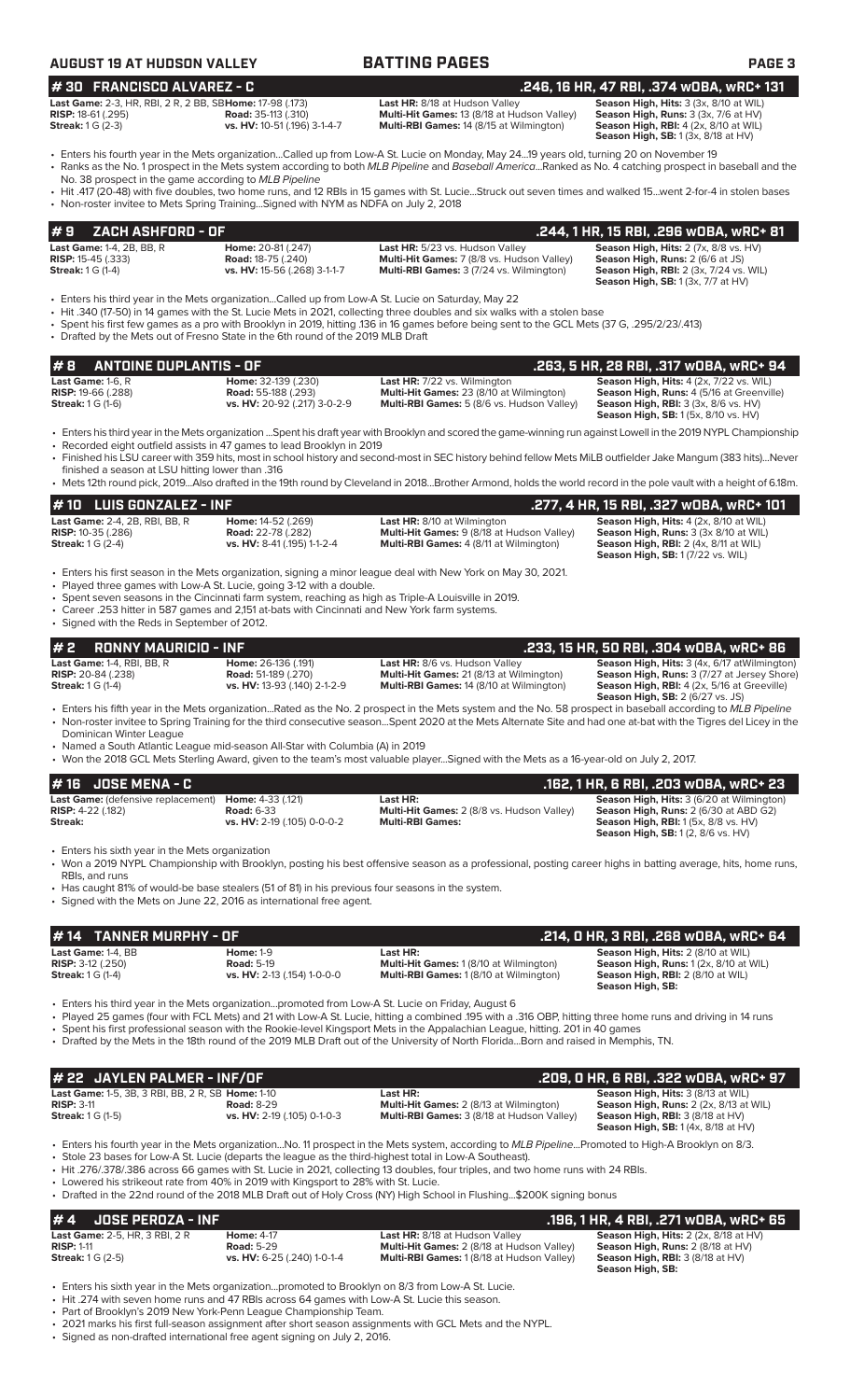## **AUGUST 19 AT HUDSON VALLEY BATTING PAGES PAGE 4**

- 
- **Last Game:** DNP **Home:** 10-60 (.167) **Last HR:** 7/6 at Hudson Valley **Season High, Hits:** 3 (5/11 at Greenville) **RISP:** 10-47 (.213) **Road:** 31-111 (.281) **Multi-Hit Games:** 11 (7/6 at Hudson Valley) **Season High, Runs:** 2 (3x, 7/6 at HV) **Star Games: 1 G (1-4)**<br>**RISP:** 10-47 (.213) **Road:** 31-111 (.281) **Multi-Hit Games:** 11 (7/6 at Hudson Valley) **Streak:** 1 G (1-4) **vs. HV:** 7-44 (.159) 3-0-1-3 **Multi-RBI Games:** 8 (7/6 at Hudson Valley)

**# 19 LUKE RITTER - INF**<br>
Last HR: 7/6 at Hudson Valley **.236, 11 HR, 34 RBI, .333 wOBA, wRC+ 105**<br>
RISP: 10-47 (.213) Road: 31-111 (.281) **Riseau: 31-111 (.281)** Multi-Hit Games: 11 (7/6 at Hudson Valley) Season High, Run **Season High, Runs:** 2 (3x, 7/6 at HVI)<br>**Season High, Runs:** 2 (3x, 7/6 at HV)<br>**Season High, RBI:** 6 (6/20 at Wilmington)<br>**Season High, SB:** 1 (5/12 at Greenville)

- Enters his third year in the Mets organization...Won a New York-Penn League title with Brooklyn in 2019 • Missed 32 games with a broken bone in his left hand...Went on the IL after July 7 when he suffered the injury mid-game at Hudson Valley
- Led Brooklyn in 2019 in games played (68), runs (39), doubles (15), and walks (33)
- Mets 7th-round pick in 2019 from Wichita State...Also drafted by the Minnesota Twins in the 37th round of the 2018 MLB Draft
- Played linebacker at Rockhurst High School and set the school record with 184 tackles.

| 1# 45  JOE SUOZZI - OF         |                            |                                                  | . 235, 1 HR, 6 RBI, .358 wOBA, wRC+ 121'    |
|--------------------------------|----------------------------|--------------------------------------------------|---------------------------------------------|
| <b>Last Game: DNP</b>          | <b>Home: 5-24</b>          | <b>Last HR:</b> 7/16 vs. Jersey Shore            | <b>Season High, Hits: 2 (7/28 at JS)</b>    |
| <b>RISP:</b> $4-16$ ( $.250$ ) | <b>Road: 3-10</b>          | <b>Multi-Hit Games: 1(7/28 at Jersey Shore)</b>  | <b>Season High, Runs: 2 (7/27 at JS)</b>    |
| <b>Streak:</b> 1 G (1-2)       | vs. HV: 1-3 (.333) 0-0-1-2 | <b>Multi-RBI Games:</b> 2 (8/5 vs. Jersey Shore) | <b>Season High, RBI:</b> 2 (2x, 8/5 vs. HV) |
|                                |                            |                                                  | Season High, SB:                            |

• Enters his third year in the Mets organization...received from Low-A St. Lucie on July 13

• Hit .292 with a .372 on-base percentage in 30 games with the Mets...posted a wRC+112, hitting four doubles and two home runs

• Signed by the Mets on June 15, 2020 out of Boston College

- Attended Chaminade High School in Mineola, NY
- His father, Tom Suozzi, is the former Nassau County Executive and current U.S. House of Representatives member of NY's 3rd district (Nassau, Suffolk, Queens)

| $#$ 19 JIMMY TITUS - INF |             |                         | .000, 0 HR, 0 RBI, .000 w0BA, wRC+ -100 |
|--------------------------|-------------|-------------------------|-----------------------------------------|
| Last Game: DNP           | Home:       | Last HR:                | Season High, Hits:                      |
| $RISP: 0-1$              | Road: $0-5$ | <b>Multi-Hit Games:</b> | <b>Season High, Runs:</b>               |
| Streak:                  | vs. HV:     | <b>Multi-RBI Games:</b> | Season High, RBI:                       |
|                          |             |                         | Season High, SB:                        |

• Enters his third year in professional baseball...Traded from the Dodgers organization to the Mets on April 21, 2021 with SS Albert Suarez.

- Promoted from Low-A St. Lucie (8/9) where he played 38 games, hitting .233 with a .342 on-base percentage...Hit three doubles, one triple, and one home run. • With St. Lucie this season, held a walk rate of 11.8% and a strikeout rate of 18.4%.
- Drafted by the Los Angeles Dodgers in the 22nd round of the 2019 MLB Draft out of Bryant in the Northeast Conference.
- First-ever two-time Connecticut Gatorade State Player of the Year in baseball.

| #12 JEREMY VASQUEZ - INF                |                               |                                                   | , .284, 7 HR, 26 RBI, .395 wOBA, wRC+ 144'    |
|-----------------------------------------|-------------------------------|---------------------------------------------------|-----------------------------------------------|
| <b>Last Game:</b> 1-2, HR, 2 RBI, R, BB | <b>Home: 21-69 (.304)</b>     | <b>Last HR:</b> 8/18 at Hudson Valley             | Season High, Hits: 2 (7x, 8/8 vs. HV)         |
| <b>RISP:</b> $9-32$ (.281)              | <b>Road:</b> 18-69 (.261)     | <b>Multi-Hit Games:</b> 9 (8/15 at Wilmington)    | Season High, Runs: 2 (3X 8/7 vs. HV)          |
| <b>Streak:</b> $1 \text{ G } (1-2)$     | vs. HV: 13-43 (.302) 4-0-5-12 | <b>Multi-RBI Games:</b> 6 (8/18 at Hudson Valley) | <b>Season High, RBI: 3 (2x, 7/24 vs. WIL)</b> |
|                                         |                               |                                                   | <b>Season High, SB: 1 (7/2 at ABD)</b>        |
|                                         |                               |                                                   |                                               |

- Enters his fifth season in the Mets organization...Received from Double-A Binghamton on June 22 Played 32 games with the RumblePonies this season, hitting .171 (18-105) with one double, one home run, and 11 RBIs.
- Played with Brooklyn in 2017, hitting .225 with one home run and eight RBIs in 31 games.
- Drafted by the Mets in the 28th round of the 2017 MLB Draft from Nova Southeastern in his home state of Florida...Is from Palm City, FL.

|      | Hardest Hit Balls - 2021 (not all games listed- from available Trackman data) |                         |                  |            |      |                                   |                         |           |                  |  |  |
|------|-------------------------------------------------------------------------------|-------------------------|------------------|------------|------|-----------------------------------|-------------------------|-----------|------------------|--|--|
| Date | Player                                                                        | Upponent                | <b>Exit Velo</b> | Result     | Date | Player                            | <b>Opponent</b>         | Exit Velo | Result           |  |  |
| 8/12 | <b>Francisco Alvarez</b>                                                      | at Wilmington           | 112.8            | Home Run   | 6/1  | Francisco Alvarez at Jersey Shore |                         | 109.0     | Home Run         |  |  |
| 6/12 | Francisco Alvarez                                                             | vs. Hudson Valley 112.5 |                  | Double     | 5/25 | Francisco Alvarez vs. Aberdeen    |                         | 109       | Single           |  |  |
| 6/11 | Brett Baty                                                                    | vs. Hudson Valley 111.2 |                  | Ground Out | 8/6  | Ronny Mauricio                    | vs. Hudson Valley 108.7 |           | <b>Home Rune</b> |  |  |
| 6/29 | Ronny Mauricio                                                                | at Aberdeen             | 110.4            | Single     | 6/5  | Francisco Alvarez                 | at Jersev Shore         | 108.7     | Ground Ball Out  |  |  |
| 8/12 | Ronny Mauricio                                                                | at Wilmington           | 109.9            | Line Out   | 6/2  | <b>Francisco Alvarez</b>          | at Jersev Shore         | 108.7     | Single           |  |  |
| 7/3  | Luis Gonzalez                                                                 | at Aberdeen             | 109.9            | Ground Out | 7/13 | <b>Brett Baty</b>                 | at Hudson Valley        | 108.7     | Sinale           |  |  |
| 6/1  | Adrian Hernandez                                                              | at Jersev Shore         | 109.8            | Home Run   | 7/22 | Ronny Mauricio                    | vs. Wilminaton          | 108.1     | <b>Home Run</b>  |  |  |
| 6/6  | Francisco Alvarez                                                             | at Jersev Shore         | 109.7            | Single     | 8/6  | Francisco Alvarez                 | vs. Hudson Valley 107.7 |           | Ground Ball Out  |  |  |
| 6/1  | Ronny Mauricio                                                                | at Jersev Shore         | 109.6            | Triple     | 6/16 | Ronny Mauricio                    | at Wilmington           | 107.5     | Home Run         |  |  |
| 6/22 | Brett Baty                                                                    | vs. Jersey Shore        | 109.2            | Double     | 7/6  | Luke Ritter                       | at Hudson Valley        | 107.2     | Home Run         |  |  |
| 6/15 | Francisco Alvarez                                                             | at Wilmington           | 109.2            | Single     | 6/15 | Ronny Mauricio                    | at Wilmington           | 107.2     | Single           |  |  |

# **Recent Home Run Chart**

| Date                                           | Player                            | <b>Opponent</b>          | Exit Velo | Launch Angle | <b>Distance</b> | 8/7  | Ronny Mauricio           | vs. Hudson Valley 108.7    | 21   | 371ft ft. |
|------------------------------------------------|-----------------------------------|--------------------------|-----------|--------------|-----------------|------|--------------------------|----------------------------|------|-----------|
| 7/22                                           | Antoine Duplantis vs. Wilmington  |                          | 97 mph    | 24.8         | 361 ft.         | 8/8  | <b>Francisco Alvarez</b> | vs. Hudson Valley          |      |           |
|                                                | Ronny Mauricio                    | vs. Wilminaton 108.1 mph |           | 29.8         | 406 ft.         |      | Jeremy Vasquez           | vs. Hudson Valley93.6 mph  | 33.6 | 341 ft.   |
| 7/27                                           | Jeremy Vasquez                    | at Jersev Shore          |           |              |                 | 8/9  | Jeremy Vasquez           | vs. Hudson Valley101.1 mph | 29.2 | 405 ft.   |
|                                                | Edgardo Fermin                    | at Jersey Shore          |           |              |                 | 8/10 | <b>Francisco Alvarez</b> | at Wilmington 112.8 mph    | 27.2 | 416 ft.   |
|                                                | Ronny Mauricio                    | at Jersey Shore          |           |              |                 |      | Nic Gaddis               | at Wilmington 97.5 mph     | 27.8 | 388 ft.   |
|                                                | Luis Gonzalez                     | at Jersey Shore          |           |              |                 |      | Luis Gonzalez            | at Wilmington 102.6 mph    | 31.1 | 442 ft.   |
|                                                | Edgardo Fermin                    | at Jersey Shore          |           |              |                 | 8/12 | <b>Francisco Alvarez</b> | at Wilmington 101.5 mph    | 26.9 | 398 ft.   |
|                                                | Ronny Mauricio                    | at Jersey Shore          |           |              |                 | 8/15 | <b>Francisco Alvarez</b> | at Wilmington              |      |           |
| $\begin{array}{c} \n7/30 \\ 7/31\n\end{array}$ | Ronny Mauricio                    | at Jersey Shore          |           |              |                 | 8/18 | <b>Francisco Alvarez</b> | at Hudson Valley           |      |           |
|                                                | Francisco Alvarez                 | at Jersev Shore          |           |              |                 |      | Jose Peroza              | at Hudson Vallev           |      |           |
|                                                | Francisco Alvarez at Jersey Shore |                          |           |              |                 |      | Jeremy Vasquez           | at Hudson Valley           |      |           |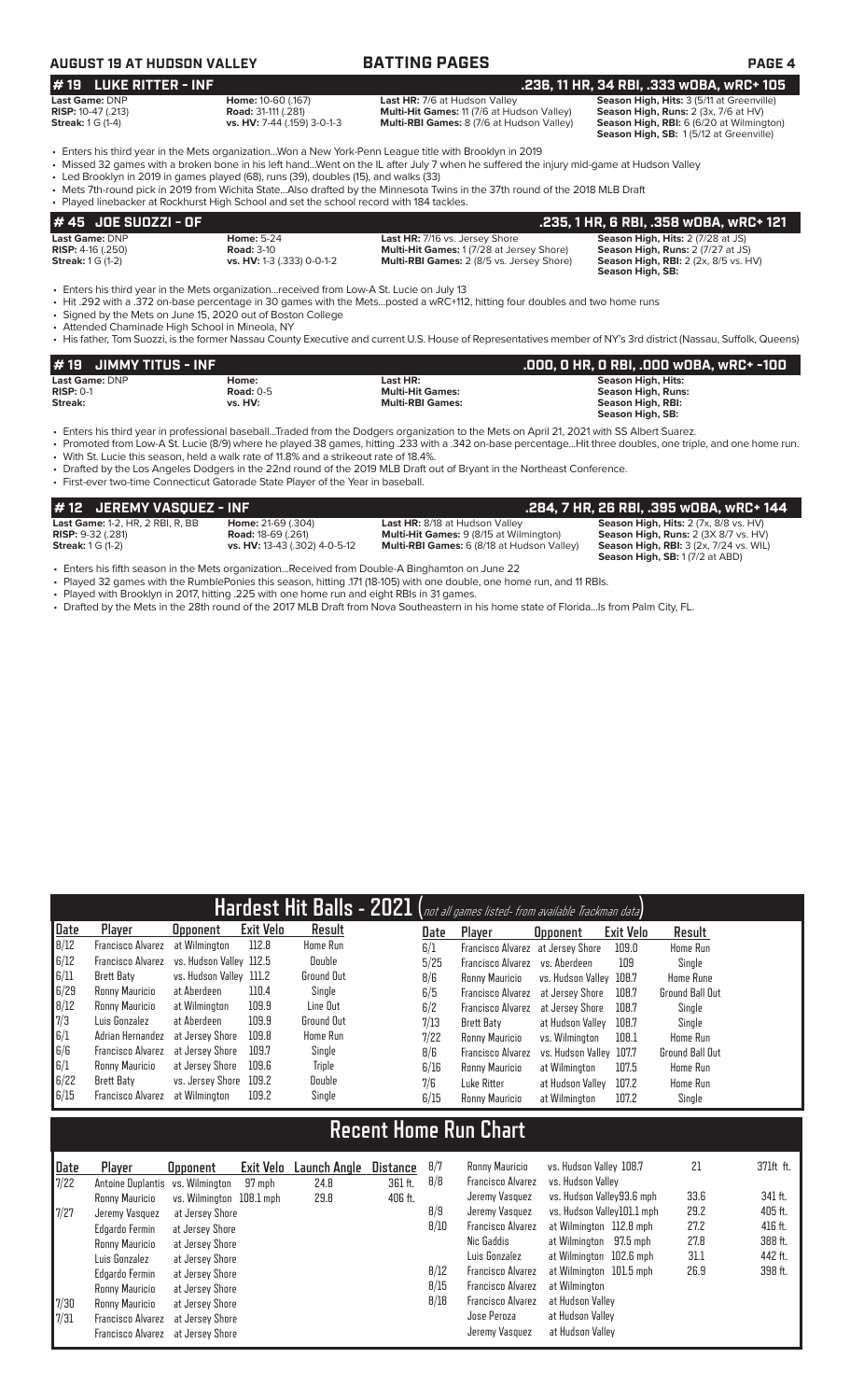| #46                                                 | <b>JOSH HEJKA - RHP</b>                                                            | 17.9 K%, 5.6 BB%, 3.68 ERA, 21 G                                                                                                                                     |          |                     |                  |            | <b>LAST FIVE APPEARANCES</b>      |                         |                     |                                |                         |                                  |                     |
|-----------------------------------------------------|------------------------------------------------------------------------------------|----------------------------------------------------------------------------------------------------------------------------------------------------------------------|----------|---------------------|------------------|------------|-----------------------------------|-------------------------|---------------------|--------------------------------|-------------------------|----------------------------------|---------------------|
| Last App: 8/18 at HV                                | <b>Last Loss:</b>                                                                  | <b>SV/OP (Last):</b> 1/2 (7/20 vs. WIL)                                                                                                                              | Holds: 2 |                     |                  |            | <b>JOSH HEJKA</b>                 |                         |                     |                                |                         |                                  |                     |
| Leadoff: 14-38                                      | Inherited Runners/Stranded: 20/10                                                  |                                                                                                                                                                      |          | DATE                | OPP              | DEC        | IP                                | н                       | R                   | ER                             | BB                      | Κ                                | HI                  |
|                                                     |                                                                                    | - Returns to Brooklyn after spending time with Binghamton (6/3-6/9) and Syracuse (6/10-6/18).                                                                        |          | 8/5                 | vs. HV           | <b>BS</b>  | 0.2                               | 3                       | $\mathbf{1}$        | $\mathbf{1}$                   | 0                       | $\mathbf{1}$                     | $\circ$             |
|                                                     |                                                                                    | Enters his third year in the Mets organizationWon a 2019 NYPL title with Brooklyn, splitting time                                                                    |          | 8/7<br>8/11         | vs. HV<br>@ WIL  | <b>BS</b>  | 2.0<br>2.1                        | 4<br>7                  | $\overline{2}$<br>4 | $\mathbf{1}$<br>$\overline{4}$ | $\circ$<br>$\mathbf{1}$ | $\overline{2}$<br>$\overline{2}$ | 0<br>$\circ$        |
| with the Cyclones and Kingsport Mets                |                                                                                    | · Signed as a minor league free agent in mid-summer after pitching in six games with the Westside                                                                    |          | 8/15                | @ WIL            |            | 2.0                               | 4                       | 1                   | $\mathbf{1}$                   | 1                       | $\overline{2}$                   | 0                   |
|                                                     | Wolly Mammoths in the United Shore Baseball League                                 |                                                                                                                                                                      |          | 8/18                | @ HV             |            | 2.1                               | $\overline{2}$          | 1                   | 1                              | $\overline{2}$          | 3                                | $\Omega$            |
|                                                     |                                                                                    | • Pitched all four years at Johns Hopkins, switching to submarine later in his career.                                                                               |          |                     |                  |            |                                   |                         |                     |                                |                         |                                  |                     |
| #5                                                  | <b>BRIAN METOYER - RHP</b>                                                         | 35.3 K%, 12.7 BB%, 2.52 ERA, 16 G                                                                                                                                    |          |                     |                  |            | <b>BRIAN METOYER</b>              |                         |                     |                                |                         |                                  |                     |
| Last App: 8/18 at HV                                | Last Loss:<br>5/15 at GVL                                                          | <b>SV/OP (Last):</b> 1/1 (6/3 at JS)                                                                                                                                 | Holds:   | DATE                | OPP              | <b>DEC</b> | IP                                | н                       | R                   | ER                             | BB                      | Κ                                | HI                  |
|                                                     | Leadoff: 4-20, 2 BB, HBPInherited Runners/Stranded: 8/7                            |                                                                                                                                                                      |          | 8/4<br>8/8          | HV<br>HV         |            | 2.0<br>1.1                        | $\circ$<br>$\circ$      | 0<br>$\mathbf 0$    | $\circ$<br>0                   | 0<br>0                  | $\overline{2}$<br>2              | 0<br>0              |
|                                                     |                                                                                    | · Enters his fourth year in the Mets orgWon a New York Penn League title with Brooklyn in 2019                                                                       |          | 8/12                | @ WIL            |            | 1.0                               | $\mathbf{1}$            | 0                   | $\circ$                        | $\mathbf{1}$            | $\mathbf{1}$                     | 0                   |
|                                                     |                                                                                    | Struck out 40 batters over 28.2 innings with BrooklynSpent his first professional season with                                                                        |          | 8/14                | @ WIL            |            | 1.1                               | 0                       | 0                   | 0                              | $\mathbf 0$             | $\overline{2}$                   | 0                   |
| GCL Mets and Kingsport Mets                         |                                                                                    |                                                                                                                                                                      |          | 8/18                | @ HV             |            | 1.0<br><b>BRYCE MONTES DE OCA</b> | O                       | 0                   | $\mathbf 0$                    | $\overline{2}$          | $\overline{2}$                   | 0                   |
|                                                     |                                                                                    | • Joins Ronnie Robbins (30th, 1981 - Toronto) as the only two LSU-Alexandria Generals to be                                                                          |          | DATE                | OPP              | <b>DEC</b> | IP                                | H.                      | R                   | ER                             | BB                      | Κ                                | HI                  |
| drafted by a MLB team in school history             | • Native of Natchitoches (NACK-ah-tish), the oldest city in Louisiana (est. 1714). |                                                                                                                                                                      |          | 7/24                | vs. WIL          |            | 1.0                               | $\overline{2}$          | $\overline{2}$      | 2                              | O                       | 3                                | -1                  |
|                                                     |                                                                                    |                                                                                                                                                                      |          | 7/30                | at JS G1         | <b>SV</b>  | 1.1                               | $\mathbf{1}$            | 0                   | $\circ$                        | 0                       | 3                                | $\mathbf 0$         |
| #43                                                 | <b>BRYCE MONTES DE OCA - RHP</b>                                                   | 28.7 K%, 19.7 BB%, 4.55 ERA, 22 G                                                                                                                                    |          | 8/5<br>8/8          | vs. HV<br>vs. HV |            | 1.0<br>1.2                        | 1<br>1                  | 0<br>1              | 0<br>$\circ$                   | 2<br>1                  | $\mathbf{1}$<br>$\mathbf{1}$     | 0<br>0              |
| Last App: 8/13 at WIL<br>Leadoff: 5-19, 5 BB        | Last Loss: 7/6 at HV<br><b>Inherited Runners/Stranded: 8/8</b>                     | <b>SV/OP (Last):</b> 4/4 (7/30 at JS G1) <b>Holds:</b> 1                                                                                                             |          | 8/13                | @ WIL            | L          | 0.2                               | 3                       | 5                   | 5                              | $\overline{2}$          | 1                                | 0                   |
|                                                     |                                                                                    | · Enters his fourth year in the Mets orgHas not pitched as a professional due to injuries                                                                            |          |                     |                  |            | <b>COLBY MORRIS</b>               |                         |                     |                                |                         |                                  |                     |
|                                                     |                                                                                    | • Underwent Tommy John surgery as a high school junior and missed 2016 after having ulnar                                                                            |          | DATE                | OPP              | <b>DEC</b> | IP                                | H                       | R                   | ER                             | BB                      | Κ                                | HI                  |
| nerve transposition                                 |                                                                                    |                                                                                                                                                                      |          | 7/31<br>8/4         | @ JS<br>vs. HV   |            | 2.0<br>1.2                        | $\circ$<br>$\mathbf{1}$ | 0<br>1              | 0<br>$\mathbf{1}$              | $\mathbf{1}$<br>O       | $\mathbf{1}$<br>$\overline{2}$   | 0<br>0              |
|                                                     |                                                                                    | • Previously drafted by Washington in the 15th round of the 2017 MLB Draft and by the Chicago                                                                        |          | 8/8                 | vs. HV           |            | 1.0                               | $\circ$                 | 0                   | $\circ$                        | 0                       | 3                                | 0                   |
|                                                     | White Sox in the 14th round of the 2015 MLB Draft.                                 |                                                                                                                                                                      |          | 8/13                | @ WIL            |            | 2.0                               | 3                       | 1                   | $\mathbf{1}$                   | $\mathbf{1}$            | 2                                | 0                   |
| #38                                                 | COLBY MORRIS - RHP                                                                 | 22.5 K%, 10.6 BB%, 4.33 ERA, 19 G                                                                                                                                    |          | 8/17                | @ WIL            | L          | 1.2                               | 0                       | 1                   | $\circ$                        | 0                       | 1                                | 0                   |
| Last App: 8/17 at HV                                | Last Loss: 8/17 at Hudson Valley                                                   | SV/OP (Last):                                                                                                                                                        | Holds:   |                     |                  |            | <b>CONNOR O'NEIL</b>              |                         |                     |                                |                         |                                  |                     |
|                                                     | Leadoff: 8-27, 3B, 3 BB, 3 HBP Inherited Runners/Stranded: 8/3                     |                                                                                                                                                                      |          | DATE<br>7/27        | OPP<br>@ JS      | <b>DEC</b> | IP<br>2.0                         | Н<br>O                  | R<br>0              | ER<br>0                        | BB<br>$\circ$           | Κ<br>3                           | HI<br>0             |
|                                                     |                                                                                    | • Enters his first season in the Mets organizationcalled up from Low-A St. Lucie on May 20                                                                           |          | 8/1                 | @ JS             |            | 1.0                               | 1                       | $\mathbf{1}$        | $\mathbf{1}$                   | 1                       | $\mathbf{1}$                     | 1                   |
|                                                     |                                                                                    | • Made four scoreless appearances in relief for the St. Lucie Mets to being 2021                                                                                     |          | 8/5                 | vs. HV           |            | 1.0                               | $\mathbf{1}$            | $\mathbf 0$         | $\mathbf 0$                    | $\mathbf 0$             | $\overline{2}$                   | 0                   |
|                                                     | • Minor League free agent signingpitched at Middlebury in Vermont                  |                                                                                                                                                                      |          | 8/10<br>8/15        | @ WIL<br>@ WIL   | W          | 3.0<br>2.0                        | 3<br>4                  | 2<br>3              | $\mathbf{1}$<br>3              | $\mathbf 0$<br>$\Omega$ | 1<br>$\circ$                     | 0<br>1              |
| #9                                                  | CONNER O'NEIL  - RHP                                                               | 23.0 K%, 10.3 BB%, 6.86 ERA, 13 G                                                                                                                                    |          |                     |                  |            | <b>MICHEL OTANEZ</b>              |                         |                     |                                |                         |                                  |                     |
| Last App: 8/15 at WIL<br><b>Leadoff:</b> 6-19, 2 HR | <b>Last Loss: 8/1 at JS</b><br>Inherited Runners/Stranded: 8/3                     | SV/OP (Last):                                                                                                                                                        | Holds: 1 | DATE                | OPP              | <b>DEC</b> | IP                                | н                       | R                   | ER                             | BB                      | Κ                                | HI                  |
|                                                     |                                                                                    | • Enters his fifth year in the Mets organization…received from Double-A Binghamton on 6/20                                                                           |          | 8/4<br>8/6          | vs. JS<br>vs. JS | W          | 1.0<br>2.0                        | 2<br>1                  | 1<br>$\mathbf{1}$   | 0<br>$\mathbf{1}$              | 1<br>3                  | 2<br>3                           | 0<br>0              |
|                                                     | • Has not pitched in 2021Last pitched for Advanced-A St. Lucie in 2019             |                                                                                                                                                                      |          | 8/10                | @ WIL            |            | 1.0                               | 1                       | 1                   | $\mathbf{1}$                   | 0                       | $\mathbf{1}$                     | 1                   |
|                                                     |                                                                                    | • Spent his first professional season with Brooklyn in 2017, pitching 19 times in relief                                                                             |          | 8/13                | @ WIL            |            | 0.2                               | 0                       | 0                   | 0                              | 0                       | $\mathbf{1}$                     | 0                   |
|                                                     |                                                                                    | • Drafted by the Mets in the 7th round of the 2017 MLB Draft from Cal State-Northridge                                                                               |          | 8/17                | @ HV             |            | 1.0                               | 0                       | 0                   | $\Omega$                       | 1                       | 1                                | 0                   |
|                                                     |                                                                                    |                                                                                                                                                                      |          |                     |                  |            | <b>HUNTER PARSONS</b>             |                         |                     |                                |                         |                                  |                     |
| # 26                                                | <b>MICHEL OTANEZ - RHP</b>                                                         | 27.9 K%, 23.9 BB%, 4.99 ERA, 27 G                                                                                                                                    |          | DATE<br>8/4         | OPP<br>vs. HV    | <b>DEC</b> | IP<br>1.2                         | н<br>1                  | R<br>0              | ER<br>0                        | BB<br>O                 | Κ<br>2                           | HI<br>$\circ$       |
| Last App: 8/13 at WIL<br>Leadoff: 5-24              | <b>Last Loss:</b><br><b>Inherited Runners/Stranded: 15/5</b>                       | <b>SV/OP (Last): 0/2 (BS vs. JS)</b>                                                                                                                                 | Holds: 3 | 8/6                 | vs. HV           |            | 2.0                               | $\overline{2}$          | 0                   | $\circ$                        | 0                       | 3                                | 0                   |
|                                                     |                                                                                    | Enters his sixth year in the Mets orgNo. 26 prospect in the system according to MLB Pipeline .                                                                       |          | 8/10                | @ WIL            |            | 2.0                               | $\mathbf{1}$            | 2                   | 2                              | 2                       | $\Omega$                         | $\Omega$            |
|                                                     | Returns to Brooklyn for the second assignment in a row                             |                                                                                                                                                                      |          | 8/15<br>8/18        | @ WIL<br>@ HV    | L<br>W     | 0.0<br>2.0                        | 3<br>2                  | 5<br>$\mathbf{1}$   | 5<br>$\mathbf{1}$              | 2<br>0                  | 0<br>3                           | 0<br>1              |
|                                                     |                                                                                    | . Pitched with the Cyclones and won an NYPL title in 2019 and also spent time with Kingsport                                                                         |          |                     |                  |            | <b>EVY RUIBAL</b>                 |                         |                     |                                |                         |                                  |                     |
|                                                     |                                                                                    | . Missed 2017 due to injuryStruck out 21 batters in 21.1 innings with the DSL Mets1 in 2016.                                                                         |          | DATE                | OPP              | <b>DEC</b> | IP                                | H                       | R                   | ER                             | <b>BB</b>               | Κ                                | HI                  |
| #44                                                 | <b>HUNTER PARSONS - RHP</b>                                                        | 22.2 K%, 15.1 BB%, 6.26 ERA, 17 G                                                                                                                                    |          | 7/31<br>8/5         | @ JS<br>vs. HV   |            | 0.2<br>1.0                        | 0<br>2                  | 0<br>1              | 0<br>$\mathbf{1}$              | 1<br>0                  | 0<br>2                           | 0<br>0              |
| Last App: 8/18 at WIL                               | <b>Last Loss:</b>                                                                  | SV/OP (Last):                                                                                                                                                        | Holds: 1 | 8/7                 | vs. HV           | W          | 1.0                               | 1                       | 0                   | $\mathsf O$                    | 0                       | 0                                | 0                   |
| Leadoff: 6-22, 3 BB                                 | <b>Inherited Runners/Stranded: 11/7</b>                                            |                                                                                                                                                                      |          | 8/11                | @ WIL            |            | 1.0                               | 1                       | 3                   | $\overline{2}$                 | 3                       | 2                                | 0                   |
|                                                     |                                                                                    | • Enters his third year in the Mets orgCalled up from Low-A St. Lucie on May 20                                                                                      |          | 8/15                | @ WIL            |            | 1.0                               | 1                       | 0                   | $\circ$                        | 0                       | $\mathbf{1}$                     | 0                   |
|                                                     |                                                                                    | Made four relief appearances with the Mets (A-), striking out 18 in 10 innings (45% K rate).                                                                         |          |                     |                  |            |                                   |                         |                     |                                |                         |                                  |                     |
|                                                     | Pitched with the Cyclones and won an NYPL title in 2019                            |                                                                                                                                                                      |          |                     |                  |            | <b>WILLY TAVERAS</b>              |                         |                     |                                |                         |                                  |                     |
|                                                     |                                                                                    |                                                                                                                                                                      |          | <b>DATE</b><br>7/25 | OPP<br>WIL       | DEC<br>W   | IP<br>2.0                         | н<br>1                  | R<br>0              | ER<br>0                        | BB<br>0                 | Κ<br>3                           | H <sub>1</sub><br>0 |
| #50                                                 | <b>EVY RUIBAL - RHP</b>                                                            | 22 K%, 18.6 BB% 6.23 ERA, 11 G                                                                                                                                       |          | 8/1                 | @ JS             |            | 1.1                               | 2                       | 1                   | $\mathbf{1}$                   | 1                       | $\mathbf{1}$                     | 0                   |
| Last App: 8/11 at WIL                               | <b>Last Loss:</b>                                                                  | SV/OP (Last):<br>Holds: 1                                                                                                                                            |          | 8/6                 | HV               | S          | 2.0                               | 1                       | 0                   | $\circ$                        | 0                       | 4                                | 0                   |
| <b>Leadoff:</b> 2-9, 2B                             | Inherited Runners/Stranded: 6/4                                                    |                                                                                                                                                                      |          | 8/12<br>8/17        | @ WIL<br>@ HV    |            | 2.0<br>2.0                        | 0<br>$\mathbf{1}$       | 0<br>$\mathbf 0$    | 0<br>$\circ$                   | $\mathbf{1}$<br>$\circ$ | $\mathbf{1}$<br>$\overline{2}$   | O<br>O              |
|                                                     |                                                                                    | • Signed to a minor league deal on June 27 from the Florence Y'alls (Frontier League)                                                                                |          |                     |                  |            |                                   |                         |                     |                                |                         |                                  |                     |
|                                                     |                                                                                    | • Pitched in the Dodgers system from 2015-2018, reaching High-A Rancho Cucamonga<br>• Drafted by the Dodgers in the 16th round of the 2017 MLB Draft from Notre Dame |          |                     |                  |            |                                   |                         |                     |                                |                         |                                  |                     |
|                                                     | • From Milburn, New Jersey, attending Milburn High School                          |                                                                                                                                                                      |          |                     |                  |            |                                   |                         |                     |                                |                         |                                  |                     |
| #35                                                 | <b>WILLY TAVERAS - RHP</b>                                                         | 31.9 K%, 6.9 BB% 2.19 ERA, 7 G                                                                                                                                       |          |                     |                  |            |                                   |                         |                     |                                |                         |                                  |                     |
| Last App: 8/12 at WIL                               | <b>Last Loss:</b>                                                                  | <b>SV/OP (Last):</b> 1/2 (8/6 vs. HV) <b>Holds:</b>                                                                                                                  |          |                     |                  |            |                                   |                         |                     |                                |                         |                                  |                     |
| <b>Leadoff:</b> 1-10, BB, K                         | <b>Inherited Runners/Stranded: 2/2</b>                                             |                                                                                                                                                                      |          |                     |                  |            |                                   |                         |                     |                                |                         |                                  |                     |
|                                                     |                                                                                    | • Received from Low-A St. Lucie on Friday, July 16 in a move that sent LHP Andrew Ed-                                                                                |          |                     |                  |            |                                   |                         |                     |                                |                         |                                  |                     |

wards to Double-A Binghamton • Pitched in 18 games with St. Lucie, posting a 36% strikeout rate (best in career) and a 2.1% walk rate (lowest of career)

• Struggled in Low-A Columbia in 2019, allowing a 4.56 FIP...2021 FIP is 2.49

• 23 years old from Villa Isabela in the Dominican Republic...Signed by Mets June 1, 2016

|                     |                |           | JOSH HEJKA                 |                     |                |           |           |                |                 |
|---------------------|----------------|-----------|----------------------------|---------------------|----------------|-----------|-----------|----------------|-----------------|
| DATE                | OPP            | DEC       | IP                         | Н                   | R              | ER        | <b>BB</b> | Κ              | ΗR              |
| 8/5                 | vs. HV         | <b>BS</b> | 0.2                        | 3                   | 1              | 1         | 0         | 1              | 0               |
| 8/7                 | vs. HV         | <b>BS</b> | 2.0                        | 4                   | $\overline{2}$ | 1         | 0         | 2              | 0               |
| 8/11                | @ WIL          |           | 2.1                        | 7                   | 4              | 4         | 1         | 2              | 0               |
| 8/15                | @ WIL          |           | 2.0                        | 4                   | 1              | 1         | 1         | $\overline{2}$ | 0               |
| 8/18                | @ HV           |           | 2.1                        | $\overline{2}$      | 1              | 1         | 2         | 3              | 0               |
|                     |                |           | <b>BRIAN METOYER</b>       |                     |                |           |           |                |                 |
| DATE                | OPP            | DEC       | IP                         | Н                   | R              | ER        | BВ        | Κ              | ΗR              |
| 8/4                 | HV             |           | 2.0                        | 0                   | 0              | 0         | 0         | 2              | 0               |
| 8/8                 | HV             |           | 1.1                        | 0                   | 0              | 0         | 0         | 2              | 0               |
| 8/12                | @ WIL          |           | 1.0                        | 1                   | 0              | 0         | 1         | 1              | 0               |
| 8/14                | @ WIL          |           | 1.1                        | 0                   | 0              | 0         | 0         | $\overline{2}$ | 0               |
| 8/18                | @ HV           |           | 1.0                        | 0                   | 0              | 0         | 2         | 2              | 0               |
|                     |                |           | <b>BRYCE MONTES DE OCA</b> |                     |                |           |           |                |                 |
| <b>DATE</b><br>7/24 | OPP<br>vs. WIL | DEC       | IP<br>1.0                  | Н<br>$\overline{2}$ | R<br>2         | ER<br>2   | BB<br>0   | Κ<br>3         | ΗR<br>1         |
| 7/30                | at JS G1       | SV        | 1.1                        | 1                   | 0              | 0         | 0         | 3              | 0               |
| 8/5                 | vs. HV         |           | 1.0                        | 1                   | 0              | 0         | 2         | 1              | 0               |
| 8/8                 | vs. HV         |           | 1.2                        | 1                   | 1              | 0         | 1         | 1              | 0               |
| 8/13                | @ WIL          | L         | 0.2                        | 3                   | 5              | 5         | 2         | 1              | 0               |
|                     |                |           | <b>COLBY MORRIS</b>        |                     |                |           |           |                |                 |
| DATE                | <b>OPP</b>     | DEC       | IP                         | н                   | R              | ER        | BB        | Κ              | $H\overline{R}$ |
| 7/31                | @ JS           |           | 2.0                        | 0                   | 0              | 0         | 1         | 1              | 0               |
| 8/4                 | vs. HV         |           | 1.2                        | 1                   | 1              | 1         | 0         | 2              | 0               |
| 8/8                 | vs. HV         |           | 1.0                        | $\mathbf 0$         | 0              | 0         | 0         | 3              | 0               |
| 8/13                | @ WIL          |           | 2.0                        | 3                   | 1              | 1         | 1         | 2              | 0               |
| 8/17                | @ WIL          | L         | 1.2                        | 0                   | 1              | O         | 0         | 1              | 0               |
|                     |                |           | <b>CONNOR O'NEIL</b>       |                     |                |           |           |                |                 |
| DATE                | OPP            | DEC       | IP                         | Н                   | R              | ER        | <b>BB</b> | Κ              | HR              |
| 7/27                | @ JS           |           | 2.0                        | 0                   | 0              | 0         | 0         | 3              | 0               |
| 8/1                 | @ JS           |           | 1.0                        | 1                   | 1              | 1         | 1         | 1              | 1               |
| 8/5                 | vs. HV         |           | 1.0                        | 1                   | 0              | 0         | 0         | $\overline{2}$ | 0               |
| 8/10                | @ WIL          | W         | 3.0                        | 3                   | 2              | 1         | 0         | 1              | 0               |
| 8/15                | @ WIL          |           | 2.0                        | 4                   | 3              | 3         | 0         | 0              | 1               |
| DATE                | OPP            | DEC       | <b>MICHEL OTANEZ</b><br>IP | Н                   | R              | ER        | ВB        | Κ              | ΗR              |
| 8/4                 | vs. JS         |           | 1.0                        | 2                   | 1              | 0         | 1         | 2              | 0               |
| 8/6                 | vs. JS         | W         | 2.0                        | 1                   | 1              | 1         | 3         | 3              | 0               |
| 8/10                | @ WIL          |           | 1.0                        | 1                   | 1              | 1         | 0         | 1              | 1               |
| 8/13                | @ WIL          |           | 0.2                        | 0                   | 0              | 0         | 0         | 1              | 0               |
| 8/17                | @ HV           |           | 1.0                        | 0                   | 0              | 0         | 1         | 1              | 0               |
|                     |                |           | <b>HUNTER PARSONS</b>      |                     |                |           |           |                |                 |
| DATE                | OPP            | DEC       | IP                         | Н                   | R              | ER        | <b>BB</b> | Κ              | ΗR              |
| 8/4                 | vs. HV         |           | 1.2                        | 1                   | 0              | 0         | 0         | 2              | 0               |
| 8/6                 | vs. HV         |           | 2.0                        | $\overline{2}$      | 0              | 0         | 0         | 3              | 0               |
| 8/10                | @ WIL          |           | 2.0                        | 1                   | 2              | 2         | 2         | 0              | 0               |
| 8/15                | @ WIL          | L         | 0.0                        | 3                   | 5              | 5         | 2         | 0              | 0               |
| 8/18                | @ HV           | W         | 2.0<br><b>EVY RUIBAL</b>   | $\overline{2}$      | 1              | 1         | 0         | 3              | 1               |
| DATE                | OPP            | DEC       | IP                         | Н                   | $\mathsf R$    | <u>ER</u> | <b>BB</b> | K              | HR              |
| 7/31                | $@$ JS         |           | 0.2                        | 0                   | 0              | 0         | 1         | 0              | 0               |
| 8/5                 | vs. HV         |           | 1.0                        | 2                   | 1              | 1         | 0         | 2              | 0               |
| 8/7                 | vs. HV         | W         | 1.0                        | 1                   | 0              | 0         | 0         | 0              | 0               |
| 8/11                | @ WIL          |           | 1.0                        | 1                   | 3              | 2         | 3         | 2              | 0               |
| 8/15                | @ WIL          |           | 1.0                        | 1                   | 0              | 0         | 0         | 1              | 0               |
|                     |                |           |                            |                     |                |           |           |                |                 |
|                     |                |           | <b>WILLY TAVERAS</b>       |                     |                |           |           |                |                 |
| DATE                | OPP<br>WIL     | DEC<br>W  | IP<br>2.0                  | Н<br>1              | R<br>0         | ER        | <u>BB</u> | Κ<br>3         | <u>HR</u>       |
| 7/25                |                |           |                            |                     |                | 0         | 0         |                | 0               |

|                | <b>Number of Pitches Thrown</b> |    |      |      |      |      |      |
|----------------|---------------------------------|----|------|------|------|------|------|
| <b>Pitcher</b> | Days Rest 8/15                  |    | 8/16 | 8/17 | 8/18 | 8/19 | 8/20 |
| Hejka          | U                               |    | 56   |      |      |      |      |
| Metoyer        | O                               |    | 35   |      |      |      |      |
| Montes de Oca  | 5                               |    | --   |      |      |      |      |
| <b>Morris</b>  |                                 | 26 |      |      |      |      |      |
| O'Neil         | 3                               |    |      |      |      |      |      |
| Otanez         |                                 | 15 | --   |      |      |      |      |
| Parsons        | 0                               |    | 35   |      |      |      |      |
| Ruibal         | 3                               |    |      |      |      |      |      |
| Taveras        |                                 | 21 |      |      |      |      |      |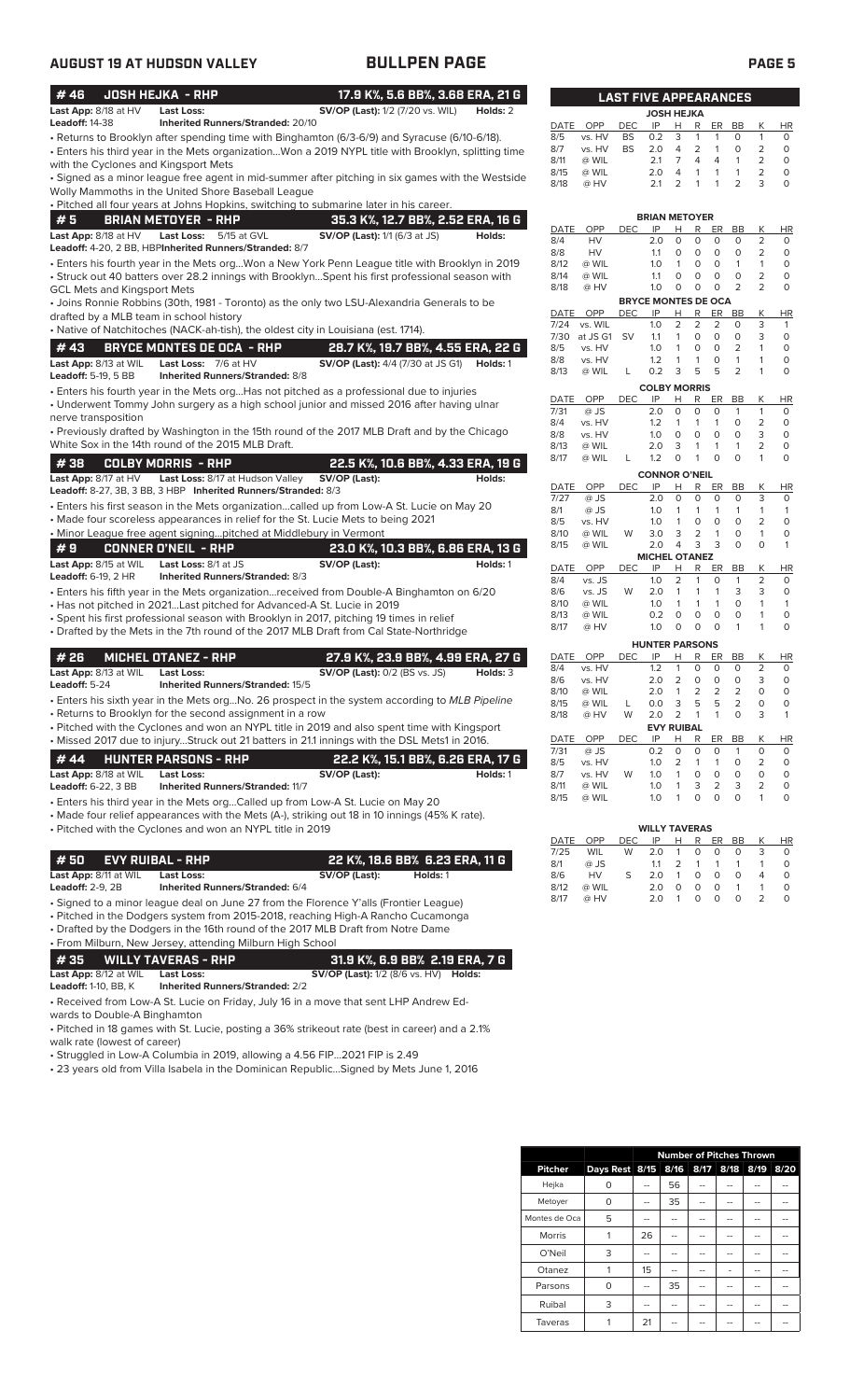| INDIVIDUAL PITCHING HIGHS |                                                                     |  |  |  |  |  |
|---------------------------|---------------------------------------------------------------------|--|--|--|--|--|
|                           |                                                                     |  |  |  |  |  |
|                           |                                                                     |  |  |  |  |  |
|                           | Most Home Runs Allowed, Game4 (2x, Jose Butto, 6/6 at Jersey Shore) |  |  |  |  |  |
|                           |                                                                     |  |  |  |  |  |
|                           |                                                                     |  |  |  |  |  |
|                           |                                                                     |  |  |  |  |  |
|                           |                                                                     |  |  |  |  |  |
|                           |                                                                     |  |  |  |  |  |
|                           |                                                                     |  |  |  |  |  |
|                           |                                                                     |  |  |  |  |  |
|                           |                                                                     |  |  |  |  |  |
|                           |                                                                     |  |  |  |  |  |

| TEAM PITCHING HIGHS                                                                   |  |
|---------------------------------------------------------------------------------------|--|
|                                                                                       |  |
|                                                                                       |  |
|                                                                                       |  |
| Fewest Runs Allowed, Game  0 (3x, last: 7/30 at Jersey Shore G1 - 7 innings)          |  |
|                                                                                       |  |
|                                                                                       |  |
|                                                                                       |  |
|                                                                                       |  |
|                                                                                       |  |
| Most Strikeouts, Nine Innings …………………………………………………………………15 (3x, 7/6 vs. Hudson Valley) |  |
| Most Strikeouts, Extra Innings  10 (2x, 7/7 at Hudson Valley - 10 innings)            |  |
|                                                                                       |  |
|                                                                                       |  |
|                                                                                       |  |
|                                                                                       |  |
| Most Pitchers Used, Extra Innings 5 (5/23 vs. Hudson Valley - 12 innings)             |  |
|                                                                                       |  |

|                                                                                    | <b>TEAM MISCELLANEOUS</b>                                          |
|------------------------------------------------------------------------------------|--------------------------------------------------------------------|
| Longest Game, Time, Nine-Inning Game 4:15 (8/18 at Hudson Valley)                  |                                                                    |
| Longest Game, Time, Extra-Inning Game3:30 (6/23 vs. Jersey Shore - 10 innings)     |                                                                    |
| Shortest Game, Time Nine-Inning Game.  2:20 (2x, 5/18 vs. HV & 8/14 at Wilmington) |                                                                    |
|                                                                                    |                                                                    |
|                                                                                    |                                                                    |
|                                                                                    |                                                                    |
|                                                                                    |                                                                    |
|                                                                                    |                                                                    |
|                                                                                    |                                                                    |
|                                                                                    |                                                                    |
|                                                                                    |                                                                    |
|                                                                                    |                                                                    |
|                                                                                    |                                                                    |
| OUTFIELD ASSISTS (11)                                                              | $\mathcal{L}^{\text{max}}_{\text{max}}$<br><b>RECORD BREAKDOWN</b> |

### **OUTFIELD ASSISTS (11) TOTAL** Duplantis 5 8/5 vs. HV<br>
Ashford 3 7/23 vs. WIL<br>
Molina 1 5/21 vs. HV<br>
Winaker 1 5/6 at ASH Leading After 6........................................26-3

| 7/23 vs. WIL    |
|-----------------|
| $5/21$ vs. $HV$ |
| 5/6 at ASH      |
| $7/6$ at HV     |
|                 |

|                          |           | .<br>Out                                                                                                                                                       |
|--------------------------|-----------|----------------------------------------------------------------------------------------------------------------------------------------------------------------|
| <b>UNIFORM RECORDS</b>   |           | Get                                                                                                                                                            |
| <b>Home White</b>        | $7 - 5$   | Equ<br>Qua                                                                                                                                                     |
| <b>Road Gray</b>         | $15 - 31$ | Nor<br>Shu                                                                                                                                                     |
| <b>Championship Gold</b> | $9-12$    | One<br>Two                                                                                                                                                     |
| <b>Coney Island</b>      | $0 - 2$   | Sco<br>Hit :                                                                                                                                                   |
| Los Jefes                | $1-0$     | Hit:<br>Do                                                                                                                                                     |
|                          |           | Hit I<br>Opr<br>Star<br>Star<br>Star<br>Hor<br>Roa<br>Day<br>Nig<br>Sco<br>Opr<br>vs.<br>VS.<br>Seri<br>Seri<br>Ove<br>Firs<br>Rub<br>Las <sup>-</sup><br>Sari |

| Score 4 or More Runs 31-16    |  |
|-------------------------------|--|
|                               |  |
|                               |  |
| Do Not Allow a Home Run 18-18 |  |
| Hit More Home Runs  20-9      |  |
| Opponent Hits More HRs3-22    |  |
|                               |  |
|                               |  |
|                               |  |
|                               |  |
|                               |  |
|                               |  |
|                               |  |
|                               |  |
| Opponent Scores First 11-38   |  |
|                               |  |
|                               |  |
|                               |  |
|                               |  |
|                               |  |
|                               |  |
|                               |  |
|                               |  |
|                               |  |
|                               |  |
|                               |  |

Tied After 6.................................................3-5

## Ed Blankmeyer Joe Belangia 7/11 at HV

**Name Umpire Date** Joe GenordDylan Bradley 7/9 at HV

**EJECTIONS**

| <b>MISC. WINS</b>                      |
|----------------------------------------|
| Come from Behind Wins  14 (8/18 at HV) |
| Wins in Last At-Bat 6 (8/8 vs. WIL)    |
| Walk-off Wins 4 (8/8 vs. WIL)          |

vs. LHP Starters.......................................14-15

vs. RHP Starters .

## **AUGUST 19 AT HUDSON VALLEY HIGH/LOW & CHARTS PAGE 6**

| INDIVIDUAL BATTING HIGHS                                                    |
|-----------------------------------------------------------------------------|
|                                                                             |
|                                                                             |
|                                                                             |
|                                                                             |
|                                                                             |
|                                                                             |
|                                                                             |
| Home Runs, Consecutive Games Three games (2x, last: Luke Ritter, 6/18-6/21) |
|                                                                             |
|                                                                             |
|                                                                             |
|                                                                             |
|                                                                             |
| Most Strikeouts, Game4 (15x, Francisco Alvarez, 8/8 vs. Hudson Valley)      |
|                                                                             |
| Most Extra-Base Hits, Game 3 (3x, Cody Bohanek, 6/15 at Wilmington)         |
|                                                                             |
| <b>TEAM BATTING HIGHS</b>                                                   |
|                                                                             |
|                                                                             |
|                                                                             |
|                                                                             |
|                                                                             |
|                                                                             |
|                                                                             |
|                                                                             |
|                                                                             |
|                                                                             |
|                                                                             |
|                                                                             |
|                                                                             |
|                                                                             |
|                                                                             |
|                                                                             |
|                                                                             |
|                                                                             |
|                                                                             |
|                                                                             |

**FIELDING**

Most Double Plays Hit into, Game........................3 (5x, 7/7 at Hudson Valley - 10 innings)

Most Errors, Team, Game...............................................................................6 (5/7 at Asheville) Most Errors, Individual, Game....... 2 (7x, last: Ronny Mauricio, 7/30 at Jersey Shore G2) Most Double Plays Turned, Nine-Inning Game.......................... 3 (5/19 vs. Hudson Valley) Consecutive Errorless Games, Team.

### **STARTERS BY POSITION**

**C-** Alvarez (36), Mena (20), Uriarte (19), Senger (9), Gaddis (5)

**1B-** Genord (49), Vasquez (28), Ritter (6), Bohanek (4), Winaker (2), Martinez (1)

**2B-** Ritter (39), Gonzalez (30), Walters (12), Fermin (4), Peroza (1), Tiberi (1), Struble (1), McNeil (1), Bohanek (1)

**3B-** Baty (41), Bohanek (20), Peroza (11), Tiberi (7), Fermin (7), Gaddis (1), Gonzalez (1)

**SS-** Mauricio (72), Bohanek (6), Gonzalez (5), Walters (4), Fermin (3)

**LF-** Duplantis (43), Tiberi (12), Suozzi (9), Vasquez (7), Ashford (6), Bohanek (4), Baty (3), Murphy (2), Palmer (1), Winaker (1), Kleszcz (1), Struble (1)

**CF-** Duplantis (38), Hernandez (23), Palmer (11), Mangum (8), Hernandez (8), Molina (6), Ota (2), Murphy (2), Ashford (1)

**RF-** Ashford (38), Struble (15), Molina (10), Kleszcz (6), Bohanek (5), Winaker (4), Martinez (2), Hernandez (4), Murphy (3), Ota (1), Suozzi (1)

**DH-** Alvarez (26), Mauricio (10), Genord (8), Vasquez (8), Baty (7), Ritter (4), Ashford (3), Bohanek (3), Tiberi (3), Hernandez (3), Gaddis (2), Peroza (2), Senger (2), Mena (2), Walters (2), Fermin (2), Mangum (1), Struble (1), Titus (1)

### **STARTERS BY BATTING ORDER**

**1st -** Duplantis (72), Palmer (4). Bohanek (4), Struble (3), Tiberi (2), Mangum (2), Ashford (1), McNeil (1)

**2nd -** Bohanek (18), Fermin (15), Mauricio (11), Duplantis (8), Palmer (7), Ashford (6), Gonzalez (6), Mangum (5), Winaker (4), Tiberi (3), Struble (3), Walters (2), Alvarez (2), Ritter (1)

**3rd -** Mauricio (72), Baty (15), Alvarez (1), Martinez (1)

**4th-** Baty (37), Alvarez (32), Ritter (9), Vasquez (8), Genord (2), Martinez (1)

**5th-** Alvarez (26), Vasquez (23), Ritter (14), Bohanek (5), Genord (5), Senger (4), Ashford (4), Gonzalez (3), Ota (2), Fermin (1), Hernandez (1), Peroza (1)

**6th-** Ritter (18), Genord (18), Ashford (12), Peroza (8), Bohanek (7), Gonzalez (7), Hernandez (3), Senger (3), Mena (2), Winaker (2), Kleszcz (2), Vasquez (1), Fermin (1), Ota (1), Suozzi (1) Tiber (1), Uriarte (1)

**7th-** Genord (24), Ashford (12), Gonzalez (11), Tiberi (5), Ritter (5), Vasquez (4), Bohanek (4), Peroza (3), Ashford (3), Senger (3), Uriarte (3), Hernandez (2), Kleszcz (2), Walters (2), Me (2), Suozzi (1), Winaker (1), Gaddis (1), Murphy (1)

**8th-** Tiberi (11), Hernandez (10), Genord (9), Uriarte (8), Mena (8), Ashford (8), Vasquez (6), Walters (6), Gonzalez (4), Gaddis (4), Bohanek (3), Murphy (2), Suozzi (2), Kleszcz (2), Ritter (1), Peroza (1), Senger (1), Molina (1), Struble (1), Titus (1)

**9th-** Molina (16), Hernandez (14), Mena (9), Struble (8), Walters (7), Uriarte (7), Suozzi (6), Gad-

| dis (5), Gonzalez (4), Murphy (3), Bohanek (3), Mangum (2), Kleszcz (2), Tiberi (1) |  |
|-------------------------------------------------------------------------------------|--|
|                                                                                     |  |

| <b>CATCHERS STEALING</b> |          |    |            |     |    |                      | <b>MULTI-RUN INNINGS</b> |              |                  |                 |                  |  |  |
|--------------------------|----------|----|------------|-----|----|----------------------|--------------------------|--------------|------------------|-----------------|------------------|--|--|
| <b>Name</b>              | CS       |    | <b>ATT</b> | PCT |    | <b>Runs</b>          |                          | <b>Times</b> |                  |                 | Last             |  |  |
| Alvarez                  | 14       |    | 53         | 26% |    |                      |                          |              |                  | 8th, 8/18 at HV |                  |  |  |
| Gaddis                   | $\Omega$ |    | 4          | 0%  |    | 6                    |                          | 3            |                  |                 | 4th, 8/10 at WIL |  |  |
| Mena                     | 3        |    | 28         | 11% |    | 5                    |                          |              |                  | 6th, 8/6 vs. HV |                  |  |  |
| Senger                   | フ        |    | 10         | 20% |    | 4                    |                          |              |                  | 6th, 7/27 at JS |                  |  |  |
| Uriarte                  | 11       |    | 31         | 35% |    | 3<br>30              |                          |              |                  | 6th, 8/18 at HV |                  |  |  |
| Team                     | 30       |    | 128        | 23% |    | $\overline{2}$<br>53 |                          |              | 9th, 8/12 at WIL |                 |                  |  |  |
|                          | 11       | 2  | з          | 4   | 5  | 6                    |                          | 8            | я                | 10+             | <b>TOTALS</b>    |  |  |
| <b>OPPONENTS</b>         | 48       | 64 | 66         | 54  | 43 | 55                   | 39                       | 52           | 26               | 6               | 429              |  |  |

**BKLYN 39 35 42 54 40 55 46 64 23 6 392**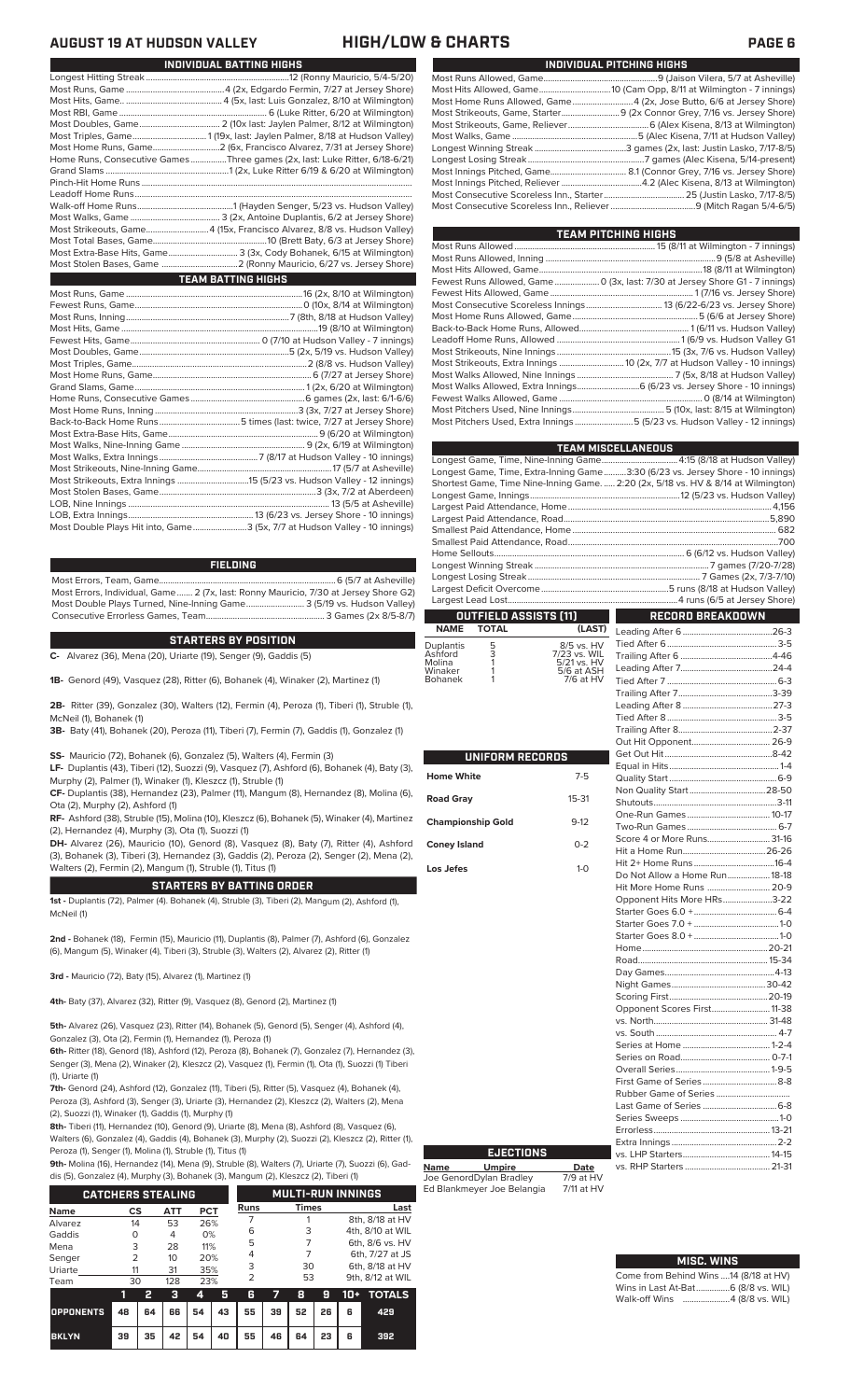## **AUGUST 19 AT HUDSON VALLEY GAME BY GAME RESULTS PAGE 7**

|             | <b>GAME-BY-GAME RESULTS</b> |                      |           |                |               |                   |         |                                                                         |                               |                         |             |                   |
|-------------|-----------------------------|----------------------|-----------|----------------|---------------|-------------------|---------|-------------------------------------------------------------------------|-------------------------------|-------------------------|-------------|-------------------|
| <b>DATE</b> | GM#                         | <b>OPPONENT</b>      |           | W-L/TIME SCORE | <b>RECORD</b> | <b>POSITION</b>   | GA/GB   | <b>WINNING PITCHER</b>                                                  | <b>LOSING PITCHER</b>         | <b>SAVE</b>             | <b>TIME</b> | <b>ATTENDANCE</b> |
| 5/4         | $\mathbf{1}$                | at Asheville         | W         | $8 - 2$        | $1-0$         | T <sub>1st</sub>  | $+1$    | Josh Walker (1-0)                                                       | Blair Henley (0-1)            |                         | 3:16        | 1,200             |
| 5/5         | $\overline{2}$              | at Asheville         | L         | $6-1$          | $1 - 1$       | T <sub>2</sub> nd | $-1$    | Chandler Casey (1-0)                                                    | Jose Butto (1-0)              |                         | 3:26        | 1,200             |
| 5/6         | 3                           | at Asheville         | L         | $11 - 4$       | $1 - 2$       | T3rd              | $-2$    | Matt Ruppenthal (1-0)                                                   | Oscar Rojas (0-1)             |                         | 3:10        | 1,200             |
|             |                             |                      |           |                |               |                   |         |                                                                         |                               |                         |             |                   |
| 5/7         | 4                           | at Asheville         | L         | $13 - 7$       | $1 - 3$       | T3rd              | -3      | R.J. Freure (1-0)                                                       | Jaison Vilera (0-1)           |                         | 3:44        | 1,200             |
| 5/8         | 5                           | at Asheville         | W         | $16-12$        | $2 - 3$       | T3rd              | -3      | Alec Kisena (1-0)                                                       | Juan Pablo Lopez (1-0)        |                         | 3:52        | 1,200             |
| 5/9         |                             | at Asheville         |           |                |               |                   |         | Cancelled due to non-COVID-related illness                              |                               |                         |             |                   |
| 5/10        |                             | OFF DAY              |           |                |               |                   |         |                                                                         |                               |                         |             |                   |
| 5/11        | 6                           | at Greenville        | W         | $6-1$          | $3-3$         | 2 <sub>nd</sub>   | $-2.5$  | Josh Walker (2-0)                                                       | Jay Groome (0-2)              |                         | 3:00        | 1,995             |
| 5/12        | $\overline{7}$              | at Greenville        | W         | $3-2$          | $4 - 3$       | 2 <sub>nd</sub>   | $-1.5$  | Brian Metoyer (1-0)                                                     | Yusniel Padron-Artilles (0-2) | Mitch Ragan (1)         | 3:14        | 1,819             |
| 5/13        | 8                           | at Greenville        | L         | $8 - 2$        | $4 - 4$       | 2 <sub>nd</sub>   | $-2.5$  | Chris Murphy (1-1)                                                      | Oscar Rojas (0-2)             |                         | 3:21        | 2,485             |
| 5/14        | 9                           | at Greenville        | L         | $5-1$          | $4 - 5$       | 4th               | $-2.5$  | Brayan Bello (2-0)                                                      | Alec Kisena (1-1)             |                         | 2:54        | 2,732             |
| 5/15        | 10                          | at Greenville        | L         | $8 - 4$        | $4-6$         | 4th               | $-3.5$  | Yorvin Pantoja (1-0)                                                    | Brian Metoyer (1-1)           |                         | 2:52        | 2,883             |
| 5/16        | 11                          | at Greenville        | L         | $10-9$         | $4 - 7$       | 4th               | $-3.5$  | Jake Wallace (1-0)                                                      | Eric Orze (0-1)               |                         | 3:09        | 2,818             |
| 5/17        |                             | OFF DAY              |           |                |               |                   |         |                                                                         |                               |                         |             |                   |
| 5/18        | 12                          | <b>Hudson Valley</b> | L         | $4-3$          | $4 - 8$       | 5th               | $-4.5$  | Zach Greene (1-1)                                                       | Andrew Edwards (0-1)          |                         | 2:29        | 1,315             |
| 5/19        | 13                          | <b>Hudson Valley</b> | W         | $14-0$         | $5-8$         | 5th               | $-3.5$  | Allan Winans (1-0)                                                      | Jhony Brito (0-1)             |                         | 3:01        | 810               |
|             |                             |                      |           |                |               |                   |         |                                                                         |                               |                         |             |                   |
| 5/20        | 14                          | <b>Hudson Valley</b> | г         | $6-1$          | $5-9$         | 5th               | $-3.5$  | Luis Medina (2-0)                                                       | Jaison Vilera (0-2)           |                         | 2:42        | 682               |
| 5/21        | 15                          | <b>Hudson Valley</b> | W         | $4-1$          | $6-9$         | 5th               | $-3.5$  | Josh Walker (3-0)                                                       | Josh Maciejewski (2-1)        | Eric Orze (1)           | 2:33        | 998               |
| 5/22        | 16                          | <b>Hudson Valley</b> | г         | $5-3$          | $6-10$        | 5th               | $-4.5$  | Ken Waldichuk (1-0)                                                     | Cam Opp (0-1)                 |                         | 3:14        | 1,624             |
| 5/23        | 17                          | <b>Hudson Valley</b> | W         | $6-5(12)$      | $7 - 10$      | 5th               | $-3.5$  | Josh Hejka (1-0)                                                        | Zach Greene (1-2)             |                         | 3:24        | 1,261             |
| 5/24        |                             | OFF DAY              |           |                |               |                   |         |                                                                         |                               |                         |             |                   |
| 5/25        | 18                          | Aberdeen             | г         | $8-1$          | $7 - 11$      | 5th               | $-4.5$  | Drew Rom (2-0)                                                          | Oscar Rojas (0-3)             |                         | 2:52        | 861               |
| 5/26        | 19                          | Aberdeen             |           |                |               |                   |         | 5/26 game postponed due to rain, makeup scheduled for doubleheader 5/27 |                               |                         |             |                   |
| 5/27        | 19                          | Aberdeen             | г         | $6-2(7)$       | $7 - 12$      | 5th               | $-5.5$  | Grayson Rodriguez (3-0)                                                 | Jaison Vilera (0-3)           |                         | 2:14        |                   |
|             | 20                          | Aberdeen             | г         | $10-1(7)$      | $7-13$        | 5th               | $-6.5$  | Morgan McSweeney (2-0)                                                  | Cam Opp (0-2)                 |                         | 2:37        | 926               |
| 5/28        | 21                          | Aberdeen             |           |                |               |                   |         | 5/28 game postponed due to rain, makeup scheduled for doubleheader 8/25 |                               |                         |             |                   |
| 5/29        | 21                          | Aberdeen             | г         | $4-1$          | $7-14$        | 5th               | $-7.5$  | <b>Garrett Stallings (3-1)</b>                                          | Alec Kisena (1-2)             | Connor Gillispie (1)    | 2:52        | 1,509             |
| 5/30        | 22                          | Aberdeen             |           |                |               |                   |         | 5/30 game posted to a later date to be determined                       |                               |                         |             |                   |
| 5/31        |                             | OFF DAY              |           |                |               |                   |         |                                                                         |                               |                         |             |                   |
|             |                             |                      |           |                |               |                   |         | MAY [7-14]                                                              |                               |                         |             |                   |
|             |                             |                      |           |                |               |                   |         |                                                                         |                               |                         |             |                   |
| 6/1         | 22                          | at Jersey Shore      | W         | $11-5$         | $8-14$        | T4th              | $-7.5$  | Jose Butto (1-1)                                                        | Josh Hendrickson (0-1)        |                         | 3:03        | 2,077             |
| 6/2         | 23                          | at Jersey Shore      | L         | $4-1$          | $8 - 15$      | 5th               | $-8.5$  | Carlo Reyes (1-0)                                                       | Justin Lasko (0-1)            | Blake Brown (1)         | 2:44        | 1,591             |
| 6/3         | 24                          | at Jersey Shore      | W         | $6 - 4$        | $9 - 15$      | 4th               | $-8.5$  | Bryce Montes de Oca (1-0)                                               | Jack Perkins (0-1)            | Brian Metoyer (1)       | 3:15        | 1,473             |
| 6/4         | 25                          | at Jersey Shore      | L         | $5-4(7)$       | $9-16$        | 5th               | $-9.0$  | Aneurys Zabala (2-2)                                                    | Allan Winans (1-1)            |                         | 2:12        | 2,399             |
| 6/5         | 26                          | at Jersey Shore      | L         | $5 - 4$        | $9 - 17$      | 5th               | $-9.0$  | Mike Adams (1-1)                                                        | Mitch Ragan (0-1)             |                         | 2:36        | 2,122             |
| 6/6         | 27                          | at Jersey Shore      | L         | $11-6$         | $9-18$        | 5th               | $-9.5$  | Nick Lackney (1-0)                                                      | Jose Butto (1-2)              |                         | 3:31        | 2,041             |
| 6/7         |                             | OFF DAY              |           |                |               |                   |         |                                                                         |                               |                         |             |                   |
| 6/9         | 28                          | <b>Hudson Valley</b> | г         | $3-2(7)$       | $9-19$        | 5th               | $-10.5$ | Tanner Myatt (1-0)                                                      | Justin Lasko (0-2)            | Justin Wilson (1)       | 2:22        |                   |
|             | 29                          | <b>Hudson Valley</b> | W         | $5-3(7)$       | 10-19         | 5th               | $-9.5$  | Eric Orze (1-1)                                                         | Luis Medina (2-1)             | Bryce Montes de Oca (1) | 2:02        | 1,211             |
| 6/10        | 30                          | <b>Hudson Valley</b> | г         | $1 - 0$        | 10-20         | 5th               | $-9.5$  | <b>Barrett Loseke (2-1)</b>                                             | Cam Opp (0-3)                 | Zach Greene (1)         | 2:37        | 1,396             |
| 6/11        | 31                          | <b>Hudson Valley</b> | г         | $8-0$          | $10 - 21$     | 5th               | $-9.5$  | Ken Waldichuk (2-0)                                                     | Jaison Vilera (0-4)           |                         | 3:06        | 1,597             |
| 6/12        | 32                          | <b>Hudson Valley</b> | г         | $5-4$          | 10-22         | 5th               | $-9.5$  | <b>Nelson Alvarez (2-0)</b>                                             | Bryce Montes de Oca (1-1)     | Justin Wilson (2)       | 3:22        | 2,194             |
| 6/13        | 33                          | <b>Hudson Valley</b> | г         | 5-0            | $10 - 23$     | 5th               | $-9.5$  | Hayden Wesneski (1-1)                                                   | Allan Winans (1-2)            |                         | 2:50        | 1,749             |
| 6/14        |                             | OFF DAY              |           |                |               |                   |         |                                                                         |                               |                         |             |                   |
|             |                             |                      |           |                |               |                   |         |                                                                         |                               |                         |             |                   |
| 6/15        | 34                          | at Wilmington        | W         | $3-1$          | $11 - 23$     | 5th               | $-8.5$  | Brian Metoyer (2-1)                                                     | Zach Brzykcy (2-1)            | Andrew Edwards (1)      | 2:21        | 1,188             |
| 6/16        | 35                          | at Wilmington        | L         | $5 - 2$        | $11 - 24$     | 5th               | $-9.5$  | Amos Willingham (1-0)                                                   | Eric Orze (1-2)               | Reid Schaller (3)       | 2:51        | 700               |
| 6/17        | 36                          | at Wilmington        | L         | $8 - 4$        | $11 - 25$     | 5th               | $-10.5$ | Joan Adon (3-1)                                                         | Alec Kisena (1-3)             |                         | 2:54        | 1,009             |
| 6/18        | 37                          | at Wilmington        | W         | $7-5$          | $12 - 25$     | 5th               | $-10$   | Mitch Ragan (1-1)                                                       | Reid Schaller (1-1)           |                         | 2:52        | 2,565             |
| 6/19        | 38                          | at Wilmington        | L         | $9 - 8$        | 12-26         | 5th               | $-11$   | Christian Vann (2-0)                                                    | Andrew Edwards (0-2)          |                         | 3:26        | 1,899             |
| 6/20        | 39                          | at Wilmington        | W         | $13-1$         | 13-26         | 5th               | $-11$   | Justin Lasko (1-2)                                                      | Alfonso Hernanndez (0-1)      |                         | 2:44        | 2,722             |
| 6/21        |                             | OFF DAY              |           |                |               |                   |         |                                                                         |                               |                         |             |                   |
| 6/22        | 40                          | <b>Jersey Shore</b>  | г         | $7-5$          | 13-27         | 5th               | -12     | <b>Manuel Silva (1-0)</b>                                               | Jaison Vilera (0-5)           | Aneurys Zabala (3)      | 3:01        | 2,307             |
| 6/23        | 41                          | <b>Jersey Shore</b>  | W         | $3-2(10)$      | 14-27         | 5th               | -12     | Mitch Ragan (2-1)                                                       | Andrew Brown (2-2)            |                         | 3:30        | 1,595             |
| 6/24        | 42                          | <b>Jersey Shore</b>  | L         | $3-0$          | 14-28         | 5th               | $-13$   | Kevin Gowdy (2-3)                                                       | Jose Butto (1-3)              | Blake Brown (2)         | 2:52        | 1,906             |
| 6/25        | 43                          | <b>Jersey Shore</b>  | W         | $7-2$          | 15-28         | 5th               | $-13$   | Cam Opp (1-3)                                                           | Jonathan Hughes (2-3)         |                         | 2:44        | 2,194             |
| 6/26        | 44                          | <b>Jersey Shore</b>  | W         | $8-5$          | 16-28         | 5th               | $-13$   | <b>Michel Otanez (1-0)</b>                                              | Mark Potter (0-2)             |                         | 3:13        | 2,363             |
| 6/27        | 45                          | <b>Jersey Shore</b>  | L         | $3-0$          | 16-29         | 5th               | $-13$   | Dominic Pipkin (2-0)                                                    | Justin Lasko (1-3)            | Blake Brown (3)         | 2:43        | 2,253             |
| 6/28        |                             | OFF DAY              |           |                |               |                   |         |                                                                         |                               |                         |             |                   |
| 6/29        | 46                          |                      | L         | $7-3$          | 16-30         | 5th               | $-14$   |                                                                         |                               |                         | 2:40        |                   |
|             |                             | at Aberdeen          |           |                |               |                   |         | Garrett Stallings (4-3)                                                 | Alec Kisena (1-4)             | Garrett Farmer (4)      |             | 1,347             |
| 6/30        | 47                          | at Aberdeen          | L         | $2-1(7)$       | 16-31         | 5th               | $-14.5$ | Clayton McGinness (1-1)                                                 | Jose Butto (1-4)              | Logan Gillaspie (1)     | 1:53        |                   |
|             | 48                          | at Aberdeen          | W         | $7-6(7)$       | 17-31         | 5th               | $-14.5$ | Jaison Vilera (1-5)                                                     | Kade Strowd (0-2)             | Mitch Ragan (2)         | 2:31        | 2,405             |
|             |                             |                      |           |                |               |                   |         | <b>JUNE [10-17]</b>                                                     |                               |                         |             |                   |
| 7/1         | 49                          | at Aberdeen          | L         | $2-0(6)$       | 17-32         | 5th               | $-15$   | Drew Rom (5-0)                                                          | Cam (1-4)                     |                         | 1:50        | 1,077             |
| 7/2         | 50                          | at Aberdeen          | W         | $6 - 5$        | 18-32         | 5th               | $-14$   | Colby Morris (1-0)                                                      | Connor Gillispie (4-4)        | Bryce Montes de Oca (2) | 3:56        | 2,004             |
| 7/3         | 51                          | at Aberdeen          | L         | $4 - 3$        | 18-33         | 5th               | $-14.5$ | Xavier Moore (1-0)                                                      | Mitch Ragan (2-2)             |                         | 3:00        | 4,668             |
| 7/4         | 52                          | at Aberdeen          | L         | $7 - 2$        | 18-34         | 5th               | $-15.5$ | Garrett Stallings (5-3)                                                 | Alec Kisena (1-5)             |                         | 2:31        | 3,001             |
| 7/5         |                             | OFF DAY              |           |                |               |                   |         |                                                                         |                               |                         |             |                   |
| 7/6         | 53                          | at Hudson Valley     | L         | $9 - 7$        | 18-35         | 5th               | $-16.5$ | Charlie Ruegger (4-4)                                                   | Bryce Montes de Oca (1-2)     | Derek Craft (2)         | 3:15        | 1,687             |
| 7/7         | 54                          | at Hudson Valley     | L         | $3-2(10)$      | 18-36         | 5th               | $-17.5$ | Barrett Loseke (3-1)                                                    | Josh Hejka (1-1)              |                         | 2:55        | 2,688             |
| 7/8         | 55                          | at Hudson Valley     | 7:05 p.m. |                |               |                   |         | Game postponed due to rain, doubleheader scheduled for 7/10             |                               |                         |             |                   |
| 7/9         | 55                          | at Hudson Valley     | L         | $6 - 4$        | 18-37         | 5th               | $-18.5$ | Jhony Brito (3-3)                                                       | Cam Opp (1-5)                 |                         | 3:06        | 3,896             |
| 7/10        | 56                          | at Hudson Valley     | L         | $7-1(7)$       | 18-38         | 5th               | $-19.5$ | Mitch Spence (3-1)                                                      | Connor Grey (0-1)             |                         | 2:22        |                   |
|             | 57                          | at Hudson Valley     | L         | $5-0(7)$       | 18-39         | 5th               | $-20.5$ | Nick Ernst (4-0)                                                        | Justin Lasko (1-4)            |                         | 2:03        | 3,111             |
|             | 58                          | at Hudson Valley     | W         | $10-3$         | 19-39         | 5th               | $-19.5$ | Josh Hejka (2-1)                                                        | Shawn Semple (3-1)            |                         | 3:20        | 2,892             |
| 7/11        |                             |                      |           |                |               |                   |         |                                                                         |                               |                         |             |                   |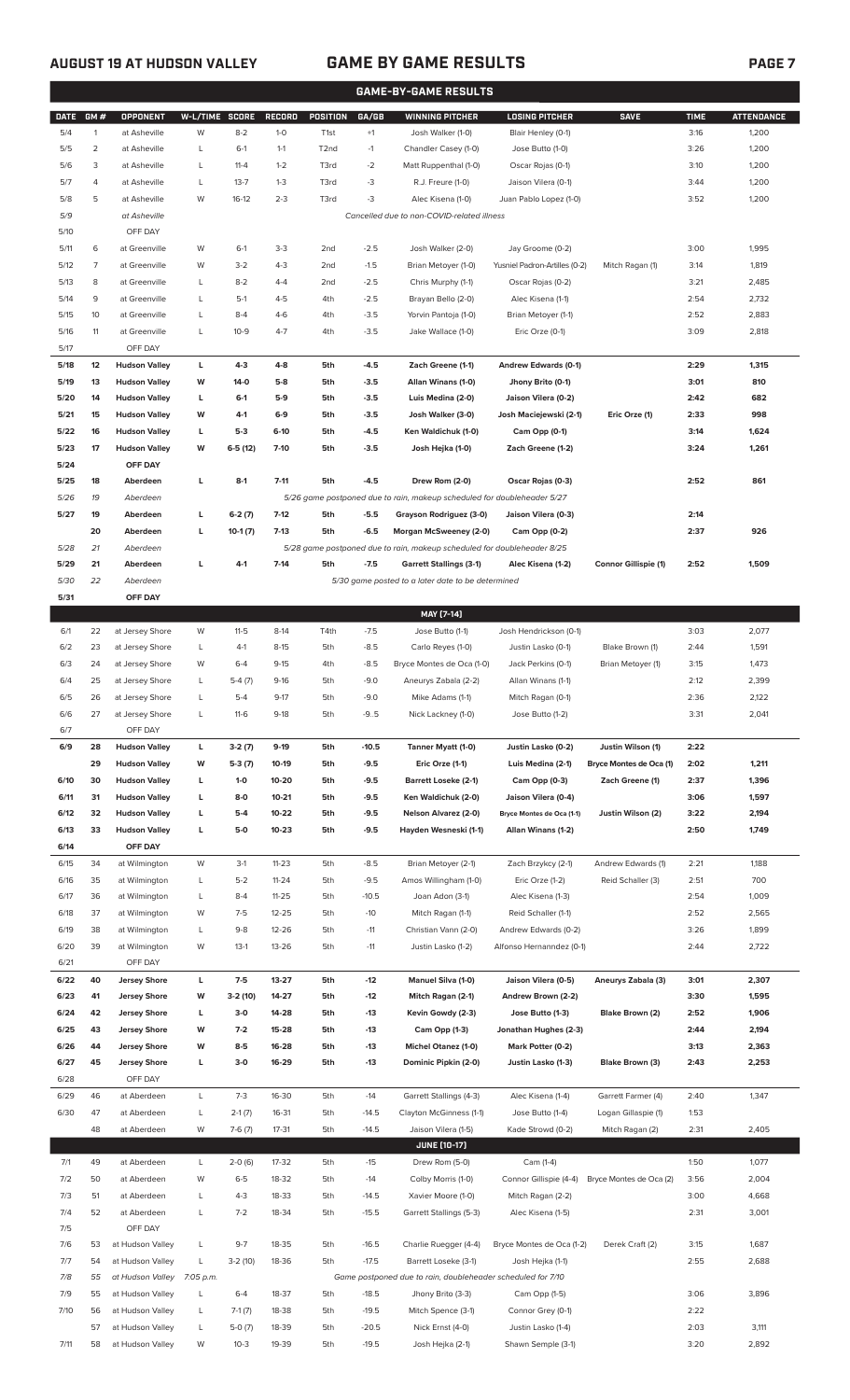# **AUGUST 19 AT HUDSON VALLEY GAME-BY-GAME PAGE 8**

|--|

| <b>DATE</b><br>7/12 | GM# | <b>OPPONENT</b><br>OFF DAY                 | W-L/TIME SCORE |           | RECORD | POSITION | GA/GB   | WINNING PITCHER                                             | <b>LOSING PITCHER</b>        | <b>SAVE</b>               | <b>TIME</b> | <b>ATTENDANCE</b> |
|---------------------|-----|--------------------------------------------|----------------|-----------|--------|----------|---------|-------------------------------------------------------------|------------------------------|---------------------------|-------------|-------------------|
| 7/13                | 59  |                                            | W              | $1-0$     | 20-39  | 5th      | $-19.5$ |                                                             |                              |                           | 2:34        | 2,681             |
| 7/14                | 60  | <b>Jersey Shore</b><br><b>Jersey Shore</b> | L              | $3-2$     | 20-40  | 5th      | $-19.5$ | <b>Michel Otanez (2-0)</b>                                  | Blake Brown (0-1)            |                           | 3:13        | 1,898             |
|                     | 61  |                                            |                | $13-3$    | 20-41  | 5th      |         | Carlo Reyes (2-1)                                           | Andrew Edwards (0-3)         |                           | 3:24        |                   |
| 7/15                |     | <b>Jersey Shore</b>                        | L              |           |        |          | $-19$   | Dominic Popkin (4-1)                                        | Cam Opp (1-6)                | Aiden Anderson (2)        |             | 1,595             |
| 7/16                | 62  | <b>Jersey Shore</b>                        | W              | $6-1$     | 21-41  | 5th      | $-19$   | Connor Grey (1-1)                                           | Tom Sutera (0-1)             |                           | 2:50        | 1,949             |
| 7/17                | 63  | <b>Jersey Shore</b>                        | W              | $6-1$     | 22-41  | 5th      | $-19$   | Justin Lasko (2-4)                                          | Kevin Gowdy (3-5)            |                           | 2:56        | 2,422             |
| 7/18                | 64  | <b>Jersey Shore</b>                        | L              | $7-1$     | 22-42  | 5th      | $-20$   | Carlo Reyes (3-1)                                           | Alec Kisena (1-6)            | Tyler Burch (3)           | 2:52        | 1,570             |
| 7/19                |     | OFF DAY                                    |                |           |        |          |         |                                                             |                              |                           |             |                   |
| 7/20                | 65  | Wilmington                                 | W              | $8-6$     | 23-42  | 5th      | $-20$   | Jaison Vilera (2-5)                                         | Evan Lee (1-3)               | Hejka                     | 3:18        | 1,086             |
| 7/21                | 66  | Wilmington                                 | W              | $5-3$     | 24-42  | 5th      | $-20$   | <b>Willy Taveras (1-0)</b>                                  | Kyle Hinton (0-1)            | Bryce Montes de Oca (3)   | 2:53        | 1,456             |
| 7/22                | 67  | Wilmington                                 | W              | $10 - 2$  | 25-42  | 5th      | $-20$   | Justin Lasko (3-4)                                          | Alex Troop (4-4)             |                           | 3:00        | 3,430             |
| 7/23                | 68  | Wilmington                                 | W              | $5-4$     | 26-42  | 5th      | $-19$   | J.T. Ginn (1-0)                                             | <b>Mitchell Parker (0-1)</b> |                           |             |                   |
| 7/24                | 69  | Wilmington                                 | W              | $8-3$     | 27-42  | 5th      | $-18$   | Mitch Ragan (1-0)                                           | Joan Udon (3-4)              |                           | 3:12        | 2,924             |
| 7/25                | 70  | Wilmington                                 | W              | $5-4$     | 28-42  | 5th      | $-18$   | <b>Willy Taveras (2-0)</b>                                  | Kyle Hinton (0-2)            |                           | 3:12        | 1,703             |
| 7/26                |     | OFF DAY                                    |                |           |        |          |         |                                                             |                              |                           |             |                   |
| 7/27                | 71  | at Jersey Shore                            | W              | $14 - 5$  | 29-42  | 5th      | $-17$   | Hunter Parsons (1-0)                                        | Jonathan Hughes (3-5)        |                           | 3:04        | 3,270             |
| 7/28                | 72  | at Jersey Shore                            | L              | $3-1$     | 29-43  | 5th      | $-17$   | Jhordany Mezquita (2-5)                                     | Cam Opp (1-7)                | Tyler Burch (4)           | 3:04        | 2,590             |
| 7/29                | 73  | at Jersey Shore                            |                |           |        |          |         | Game postponed due to rain, doubleheader scheduled for 7/30 |                              |                           |             |                   |
| 7/30                | 73  | at Jersey Shore                            | W              | $4-0(7)$  | 30-43  | 5th      | $-17.5$ | Justin Lasko (4-4)                                          | Dominic Pipkin (4-2)         | Bryce Montes de Oca (4)   | 2:20        |                   |
| 7/30                | 74  | at Jersey Shore                            | L              | $3-0(7)$  | 30-44  | 5th      | $-17$   | Ethan Lindow (3-4)                                          | J.T. Ginn (1-1)              |                           | 1:46        | 5,890             |
| 7/31                | 75  | at Jersey Shore                            | L              | $4 - 3$   | 30-45  | 5th      | $-18$   | Victor Vargas (1-0)                                         | Alec Kisena (1-7)            | Manuel Silva (2)          | 2:49        | 4,044             |
|                     |     |                                            |                |           |        |          |         | <b>JULY [13-14]</b>                                         |                              |                           |             |                   |
| 8/1                 | 76  | at Jersey Shore                            | L              | $4 - 3$   | 30-46  | 5th      | $-19$   | Tom Sutera (2-2)                                            | Conner O'Neil (0-1)          | Blake Brown (5)           | 2:42        | 2,535             |
| 8/2                 |     | OFF DAY                                    |                |           |        |          |         |                                                             |                              |                           |             |                   |
| 8/3                 | 77  | <b>Hudson Valley</b>                       | L              | 5-0       | 30-47  | 5th      | $-20$   | Randy Vasquez (2-0)                                         | Jaison Vilera (2-6)          |                           | 3:01        | 1,253             |
| 8/4                 | 78  | <b>Hudson Valley</b>                       | L              | $3-2$     | 30-48  | 5th      | $-21$   | Mitch Spence (4-2)                                          | Cam Opp (1-8)                | Derek Craft (4)           | 2:58        | 2,611             |
| 8/5                 | 79  | <b>Hudson Valley</b>                       | L              | $5-3$     | 30-49  | 5th      | $-22$   | Anderson Munoz (1-0)                                        | Justin Lasko (4-5)           | <b>Carlos Espinal (1)</b> | 3:34        | 1,401             |
| 8/6                 | 80  | <b>Hudson Valley</b>                       | W              | $9-6$     | 31-49  | 5th      | $-21$   | <b>Michel Otanez (3-0)</b>                                  | Matt Sauer (0-1)             | <b>Willy Taveras (1)</b>  | 3:29        | 2,473             |
| 8/7                 | 81  | <b>Hudson Valley</b>                       | W              | $5-4$     | 32-49  | 5th      | $-20$   | Evy Ruibal (1-0)                                            | <b>Nelson Alvarez (3-2)</b>  | Joe Cavallaro (1)         | 3:10        | 4,156             |
| 8/8                 | 82  | <b>Hudson Valley</b>                       | W              | $5-4$     | 33-49  | 5th      | $-19$   | Colby Morris (2-0)                                          | Derek Craft (1-2)            |                           | 3:05        | 2,942             |
| 8/9                 |     | OFF DAY                                    |                |           |        |          |         |                                                             |                              |                           |             |                   |
| 8/10                | 83  | at Wilmington                              | W              | $16 - 5$  | 34-49  | 4th      | $-19$   | Conner O'Neil (1-1)                                         | Mitchell Parker (0-3)        |                           | 3:51        | 985               |
| 8/11                | 84  | at Wilmington                              | L              | $15-3(7)$ | 34-50  | 5th      | $-19$   | Joan Adon (5-4)                                             | Cam Opp (1-9)                |                           | 2:40        | 1,711             |
| 8/12                | 85  | at Wilmington                              | L              | $5 - 4$   | 34-51  | 5th      | $-20$   | Alfonso Hernandez (3-3)                                     | J.T. Ginn (1-2)              | Davis Moore (1)           | 2:42        | 1,029             |
|                     | 86  |                                            | L              | $7 - 4$   | 34-52  | 5th      |         |                                                             |                              | Francys Peguero (1)       |             |                   |
| 8/13                |     | at Wilmington                              |                |           |        |          | $-20$   | Zach Brzykcy (4-3)                                          | Bryce Montes de Oca (1-3)    |                           | 3:25        | 2,164             |
| 8/14                | 87  | at Wilmington                              | L              | $1-0$     | 34-53  | 5th      | $-20$   | Alex Troop (7-4)                                            | Luc Rennie (0-1)             | Todd Peterson (1)         | 2:20        | 1,419             |
| 8/15                | 88  | at Wilmington                              | L              | $12 - 5$  | 34-54  | 5th      | $-21$   | Malvin Pena (1-3)                                           | Hunter Parsons (1-1)         |                           | 3:21        | 1,666             |
| 8/16                |     | OFF DAY                                    |                |           |        |          |         |                                                             |                              |                           |             |                   |
| 8/17                | 89  | at Hudson Valley                           | L              | $3-2(10)$ | 34-55  | 5th      | $-22$   | Matt Minnick (4-1)                                          | Colby Morris (2-1)           |                           | 3:22        | 2,187             |
| 8/18                | 90  | at Hudson Valley                           | W              | $11 - 7$  | 35-55  | 5th      | $-21$   | Hunter Parsons (2-1)                                        | Nelvin Correa (0-2)          |                           | 4:15        | 3,041             |
| 8/19                | 91  | at Hudson Valley                           | 7:05 p.m.      |           |        |          |         |                                                             |                              |                           |             |                   |
| 8/20                | 92  | at Hudson Valley                           | 7:05 p.m.      |           |        |          |         |                                                             |                              |                           |             |                   |
| 8/21                | 93  | at Hudson Valley                           | 6:05 p.m.      |           |        |          |         |                                                             |                              |                           |             |                   |
| 8/22                | 94  | at Hudson Valley                           | 4:35 p.m.      |           |        |          |         |                                                             |                              |                           |             |                   |
| 8/23                |     | OFF DAY                                    |                |           |        |          |         |                                                             |                              |                           |             |                   |
| 8/24                | 95  | Aberdeen                                   | 7:00 p.m.      |           |        |          |         |                                                             |                              |                           |             |                   |
| 8/25                | 96  | Aberdeen                                   | 5:30 p.m.      |           |        |          |         |                                                             |                              |                           |             |                   |
|                     | 97  | Aberdeen                                   | DH             |           |        |          |         |                                                             |                              |                           |             |                   |
| 8/26                | 98  | Aberdeen                                   | 7:00 p.m.      |           |        |          |         |                                                             |                              |                           |             |                   |
| 8/27                | 99  | Aberdeen                                   | 7:00 p.m.      |           |        |          |         |                                                             |                              |                           |             |                   |
| 8/28                | 100 | Aberdeen                                   | 6:00 p.m.      |           |        |          |         |                                                             |                              |                           |             |                   |
| 8/29                | 101 | Aberdeen                                   | 4:00 p.m.      |           |        |          |         |                                                             |                              |                           |             |                   |
| 8/30                |     | OFF DAY                                    |                |           |        |          |         |                                                             |                              |                           |             |                   |
| 8/31                | 102 | Wilmington                                 | 6:30 p.m.      |           |        |          |         |                                                             |                              |                           |             |                   |
|                     |     |                                            |                |           |        |          |         | <b>AUGUST [5-10]</b>                                        |                              |                           |             |                   |
| 9/1                 | 103 | Wilmington                                 | 7:00 p.m.      |           |        |          |         |                                                             |                              |                           |             |                   |
| 9/2                 | 104 | Wilmington                                 | 7:00 p.m.      |           |        |          |         |                                                             |                              |                           |             |                   |
| 9/3                 | 105 | Wilmington                                 | 7:00 p.m.      |           |        |          |         |                                                             |                              |                           |             |                   |
| 9/4                 | 106 | Wilmington                                 | 6:00 p.m.      |           |        |          |         |                                                             |                              |                           |             |                   |
| 9/5                 | 107 | Wilmington                                 | 4:00 p.m.      |           |        |          |         |                                                             |                              |                           |             |                   |
| 9/6                 |     | OFF DAY                                    |                |           |        |          |         |                                                             |                              |                           |             |                   |
| 9/7                 | 108 | at Hudson Valley                           | 7:05 p.m.      |           |        |          |         |                                                             |                              |                           |             |                   |
|                     | 109 |                                            |                |           |        |          |         |                                                             |                              |                           |             |                   |
| 9/8                 |     | at Hudson Valley                           | 7:05 p.m.      |           |        |          |         |                                                             |                              |                           |             |                   |
| 9/9                 | 110 | at Hudson Valley                           | 7:05 p.m.      |           |        |          |         |                                                             |                              |                           |             |                   |
| 9/10                | 111 | at Hudson Valley                           | 7:05 p.m.      |           |        |          |         |                                                             |                              |                           |             |                   |
| 9/11                | 112 | at Hudson Valley                           | 6:05 p.m.      |           |        |          |         |                                                             |                              |                           |             |                   |
| 9/12                | 113 | at Hudson Valley                           | 4:35 p.m.      |           |        |          |         |                                                             |                              |                           |             |                   |
| 9/13                |     | OFF DAY                                    |                |           |        |          |         |                                                             |                              |                           |             |                   |
| 9/14                | 114 | <b>Jersey Shore</b>                        | 7:00 p.m.      |           |        |          |         |                                                             |                              |                           |             |                   |
| 9/15                | 115 | <b>Jersey Shore</b>                        | 7:00 p.m.      |           |        |          |         |                                                             |                              |                           |             |                   |
| 9/16                | 116 | <b>Jersey Shore</b>                        | 7:00 p.m.      |           |        |          |         |                                                             |                              |                           |             |                   |
| 9/17                | 117 | <b>Jersey Shore</b>                        | 7:00 p.m.      |           |        |          |         |                                                             |                              |                           |             |                   |
| 9/18                | 118 | <b>Jersey Shore</b>                        | 4:00 p.m.      |           |        |          |         |                                                             |                              |                           |             |                   |
| 9/19                | 119 | <b>Jersey Shore</b>                        | 1:00 p.m.      |           |        |          |         |                                                             |                              |                           |             |                   |
|                     |     |                                            |                |           |        |          |         | SEPTEMBER [0-0]                                             |                              |                           |             |                   |